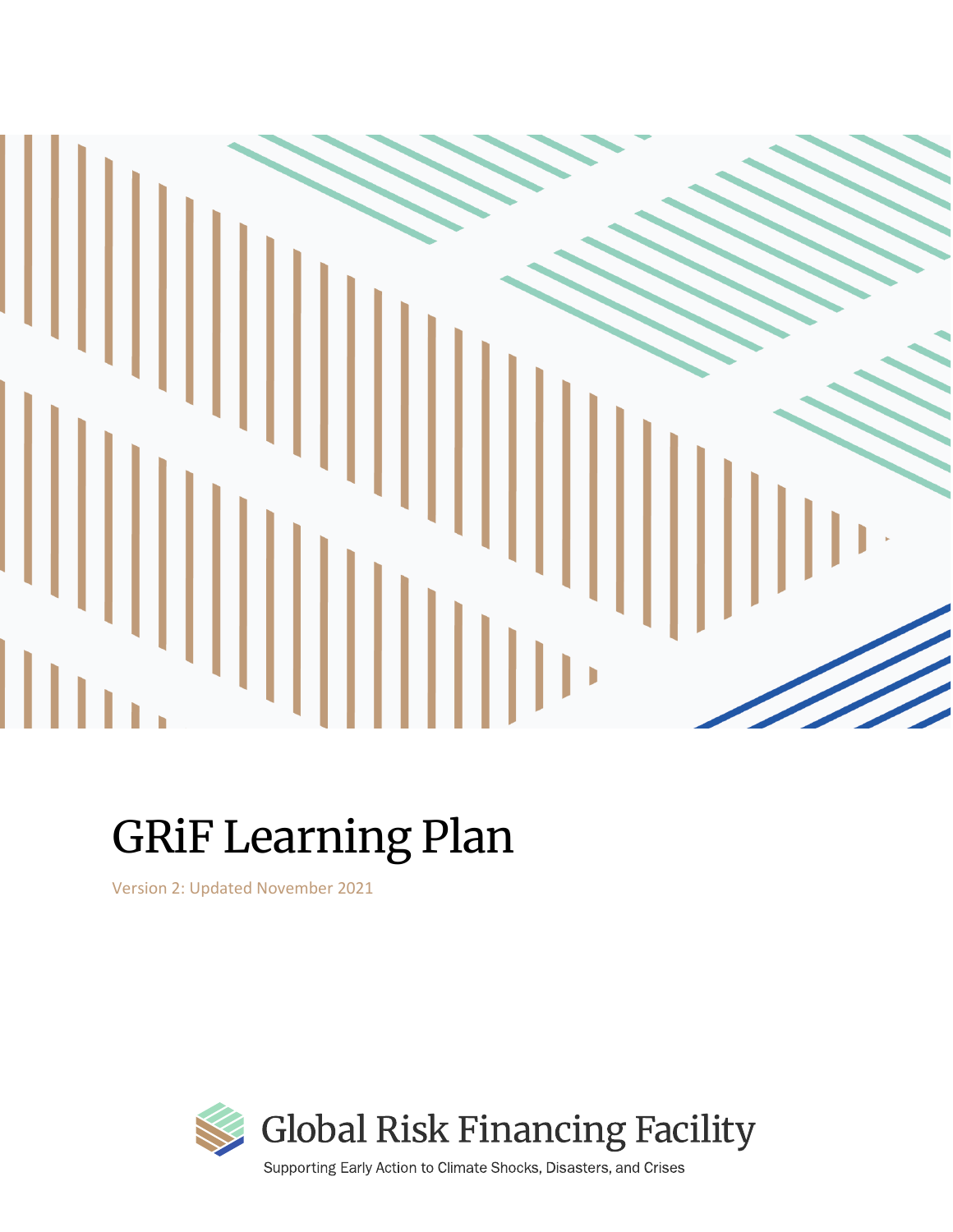## **Table of Contents**

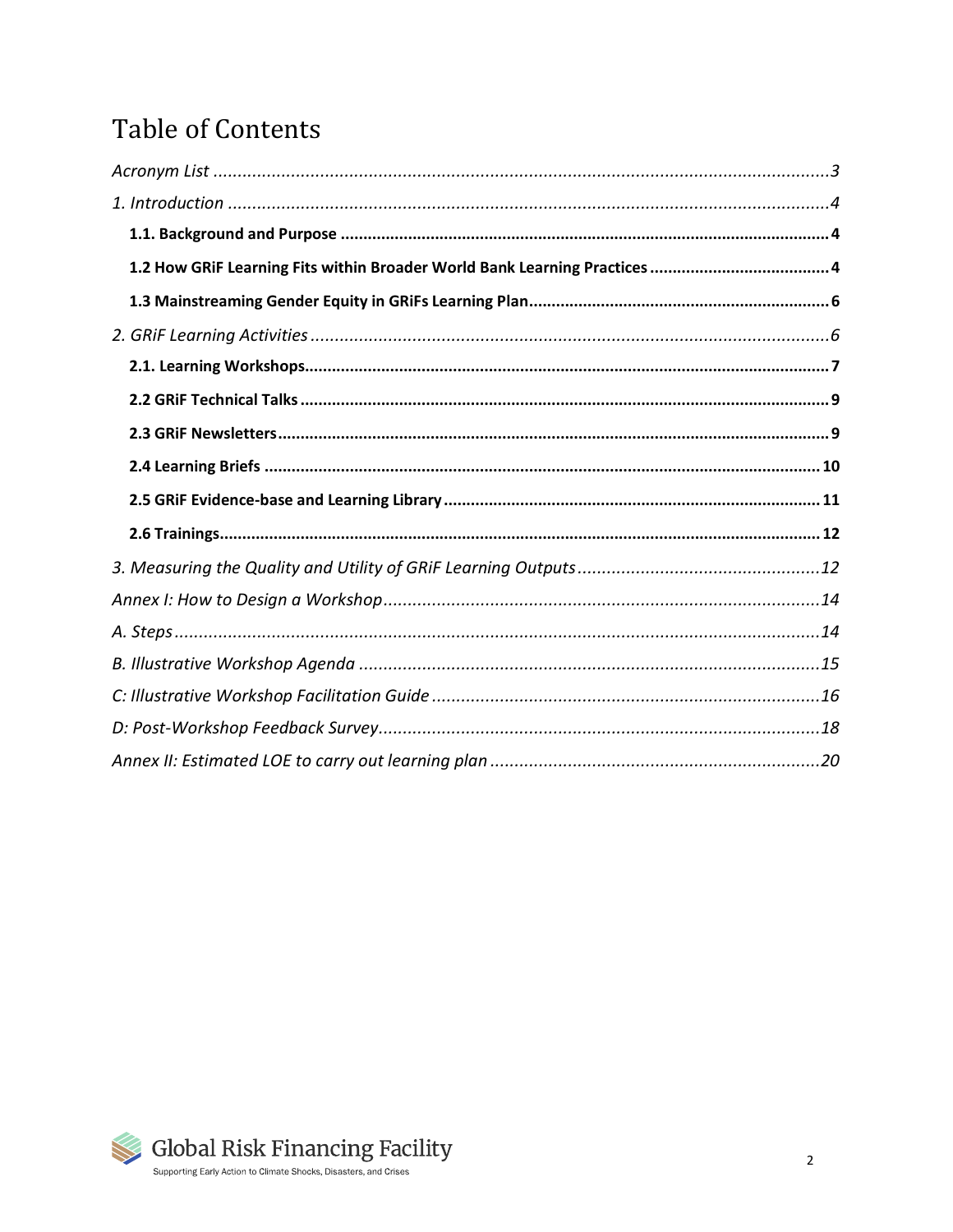## <span id="page-2-0"></span>Acronym List

| <b>CCSA</b>  | <b>Cross-Cutting Solutions Area</b>                                    |
|--------------|------------------------------------------------------------------------|
| <b>CDRF</b>  | <b>Crisis and Disaster Risk Finance</b>                                |
| CoP          | <b>Community of Practice</b>                                           |
| <b>DRF</b>   | Disaster Risk Finance                                                  |
| <b>DRFIP</b> | Disaster Risk Finance and Insurance Program                            |
| <b>DRR</b>   | <b>Disaster Risk Reduction</b>                                         |
| EFI          | Equitable Growth, Finance and Institutions Practice Group              |
| FCI          | Finance, Competitiveness and Innovation                                |
| <b>GFDRR</b> | <b>Global Facility for Disaster Risk Reduction</b>                     |
| GP           | <b>Global Practice</b>                                                 |
| <b>GRIF</b>  | <b>Global Risk Finance Facility</b>                                    |
| <b>ICR</b>   | <b>Implementation Completion Report</b>                                |
| <b>ISERS</b> | International Society of Environmental Relationship and Sustainability |
| <b>ISR</b>   | <b>Implementation Status Report</b>                                    |
| KM&L         | Knowledge Management and Learning                                      |
| M&E          | Monitoring and Evaluation                                              |
| <b>MEL</b>   | Monitoring, Evaluation and Learning                                    |
| <b>MOF</b>   | Ministry of Finance                                                    |
| <b>MTR</b>   | Mid-Term Review                                                        |
| ODI          | <b>Overseas Development Institute</b>                                  |
| <b>OLC</b>   | <b>Open Learning Campus</b>                                            |
| <b>PAD</b>   | Program Appraisal Document                                             |
| QER          | <b>Quality Enhancement Review</b>                                      |
| <b>ROE</b>   | <b>Return on Expectations</b>                                          |
| <b>TOC</b>   | Theory of Change                                                       |
| <b>TT</b>    | <b>Task Team</b>                                                       |
| <b>TTL</b>   | <b>Task Team Lead</b>                                                  |
| <b>WB</b>    | World Bank                                                             |
| <b>WBG</b>   | World Bank Group                                                       |

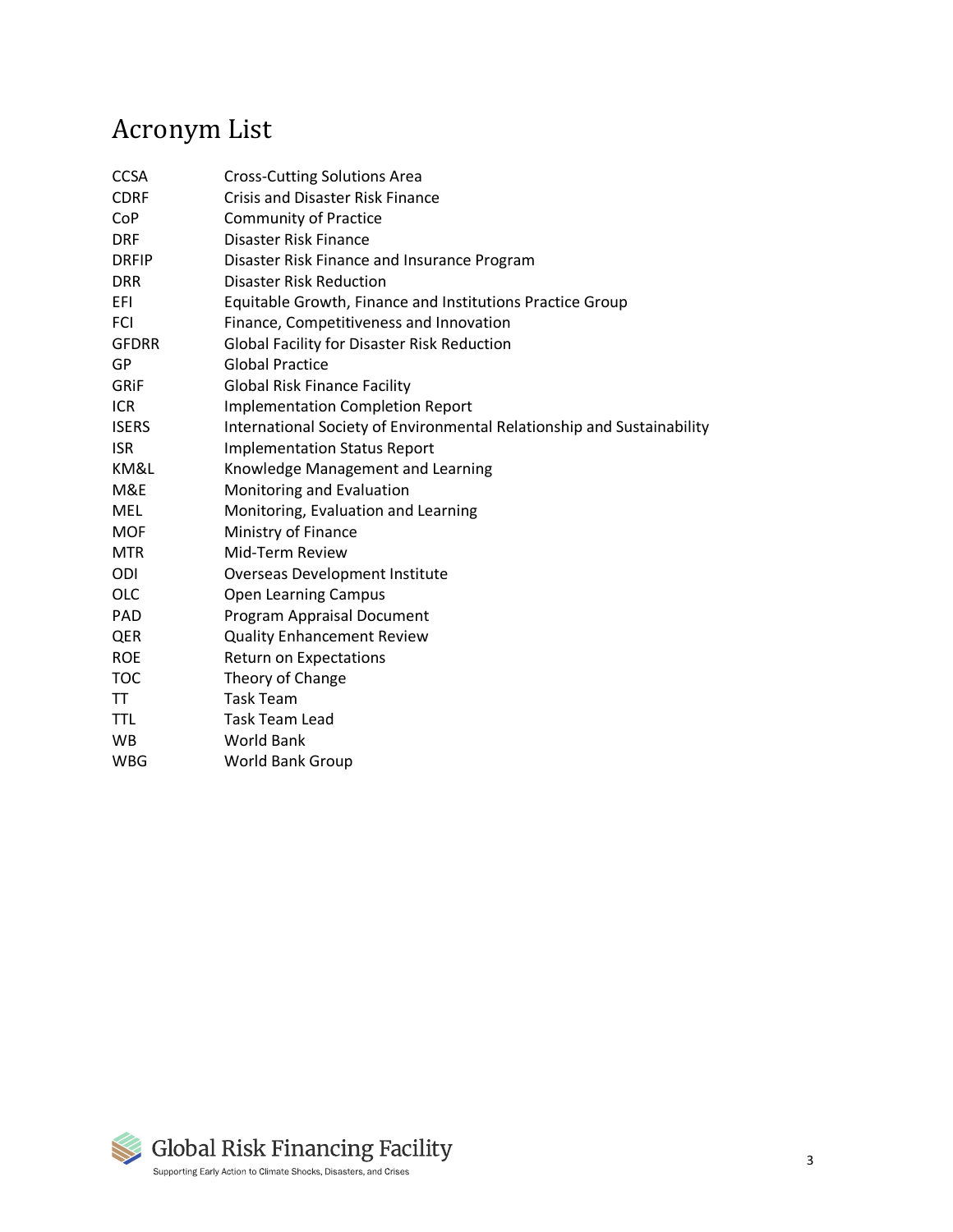## <span id="page-3-0"></span>1. Introduction

### <span id="page-3-1"></span>**1.1. Background and Purpose**

The Learning Plan proposed here outlines a process and methods to provide value-added learning activities that complement GRiF's ongoing work.<sup>1</sup> The overarching objective of this Learning Plan is to ensure that information and data emerging from the Global Risk Financing Facility (GRiF) operational activities and from GRiF's Monitoring, Evaluation and Learning (MEL) framework are broadly shared and used both in operational decision-making and in broader circles of knowledge exchange and learning. More specifically, the objectives are to:

- i. **Improve the operational efficiency** of GRiF financed projects by sharing knowledge that enables evidence-based decision-making;
- ii. **Create a robust knowledge exchange** among GRiF stakeholders to foster innovation and accountability; and
- iii. **Foster sustainability by ensuring that GRiF learnings are institutionalized** through the creation of a knowledge base that can be maintained, scaled and used.

### <span id="page-3-2"></span>**1.2 How GRiF Learning Fits within Broader World Bank Learning Practices**

This Learning Plan aligns with broader World Bank learning programs. First, GRiF's learning strategy expects to make contributions to the Climate and Disaster Risk Financing (CDRF) team's learning program, including its flagship Financial Protection Academy, which is its training and capacity-building program.<sup>2</sup> The key learning outcomes of the CDRF's program are:

- i. **Create a Knowledge Economy:** Ensure that stakeholders are trained and motivated to actively apply the knowledge and skills in their daily work and provide a sustainable platform for knowledge creation, curation, and exchange
- ii. **Mainstream Risk Financing:** Empower clients in Ministries of Finance (MOF), related ministries and stakeholders to establish, evaluate and implement Disaster Risk Financing Programs as part of their overarching risk financing strategy
- iii. **Improve Operational Efficiency:** Deepen the cross-cutting nature of the overall work of the DRFIP and lay the groundwork for more effective operational work

<sup>&</sup>lt;sup>2</sup> See https://www.financialprotectionforum.org/publication/financial-protection-academy-simplified-version



<sup>1</sup> The World Bank's 2015 review of learning and results noted that a learning strategy should "give sufficient weight to behavioral drivers, to rigorous measurement of results so that meaningful learning can take place, and to the achievement of results so that learning for learning's sake can be avoided." (p. x) It also states that a critical gap in institutionalizing learning is that "Bank staff perceive the lack of institutional incentives as one of the biggest obstacles to learning and knowledge sharing." (p. 2) World Bank Group (2015). Learning and Results in World Bank Operations: Toward a New Learning Strategy, Evaluation 2. Independent Evaluation Group, Washington, DC. Available at[: https://ieg.worldbankgroup.org/evaluations/learning-results-wb](https://ieg.worldbankgroup.org/evaluations/learning-results-wb-operations2)[operations2](https://ieg.worldbankgroup.org/evaluations/learning-results-wb-operations2)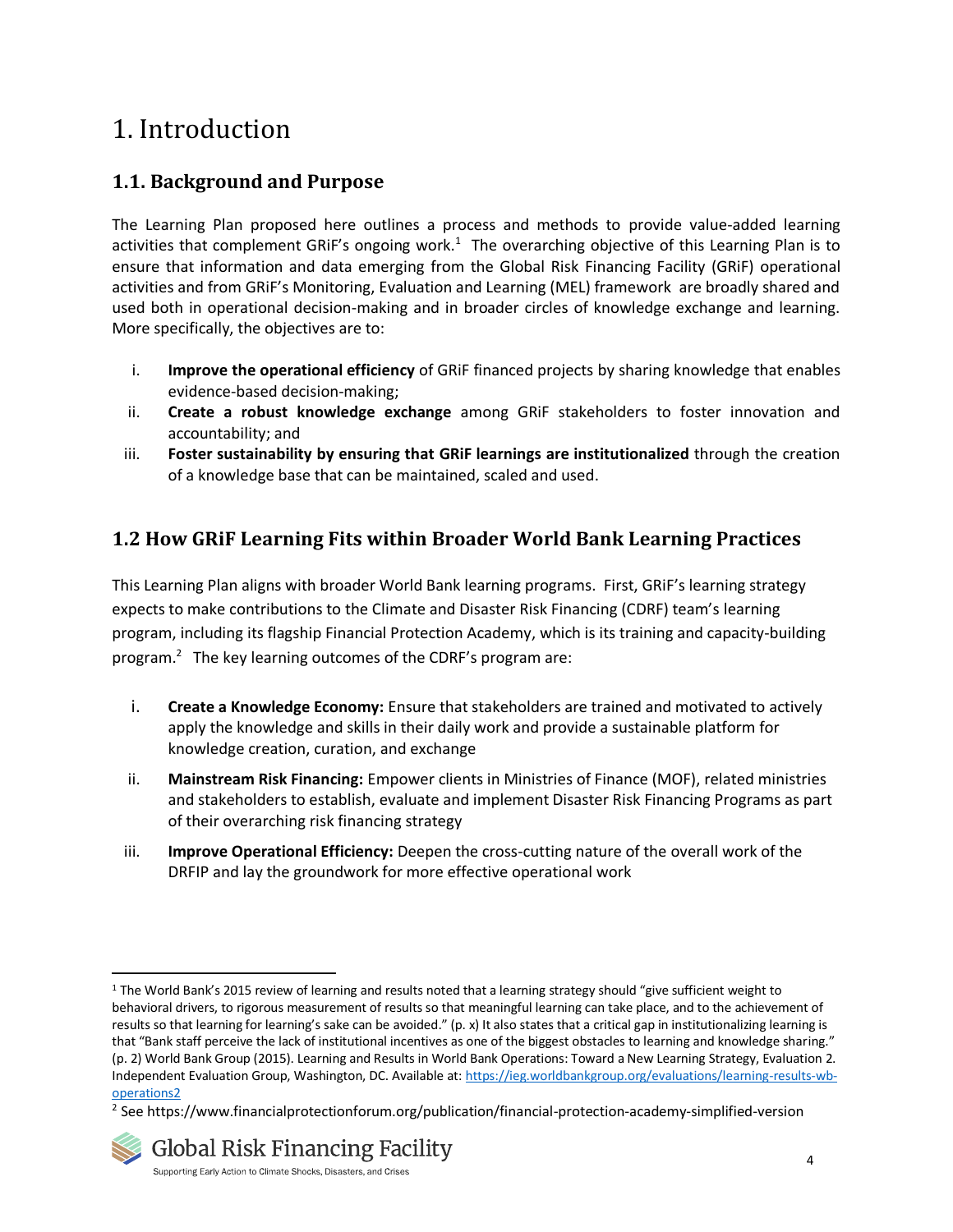The strategy is also aligned with the larger learning strategy of the Equitable Growth, Finance and Institutions (EFI) Practice Group as outlined in the EFI Knowledge Management and Learning (KM&L) Action Plan.<sup>3</sup>. The key pillars and objectives of the EFI KM&L are as follows:

- i. **Learning**: to (i) enhance staff technical skills and the quality of client deliverables; (ii) boost operational responsiveness; (iii) deliver impactful knowledge dissemination
- ii. **Knowledge and data repositories.** To (i) capture and organize core knowledge from operational activities and global research; (ii) furnish front line teams with knowledge and tools to support analytical work; (iii) support development of integrated and fit for purpose solutions
- iii. **Thought Leadership:** to (i) equip policy makers, private sector and academia with lessons and approaches; (ii) promote bottom up collaboration and knowledge generation (CoPs); (iii) engage and collaborate with IMF, CSOs, IOs, MDBs and Partners on core development issues.
- iv. **Operations/Quality Enhancement Tools:** to (i) harvest knowledge of the EFI country teams to inform ongoing/future engagements; (ii) guide strategic global-regional operational discussions and planning; (iii) provide vetted expertise to enhance quality of operational deliverables; (iv) monitor key operational performance indicators

The GRiF Learning Plan was developed in consultation with the KM&L Specialist for the Bank's Disaster Risk Finance and Insurance Program (DRFIP), who also oversees the Financial Protection Academy. **[Table](#page-5-2)  [1](#page-5-2)** below illustrates how these different learning plans intersect.



#### **Figure 1: Relationship between the GRiF Learning Plan and other WB Learning Initiatives**

<sup>3</sup> EFI KM & LEARNING (KM&L) ACTION PLAN, draft internal document, December 2019.

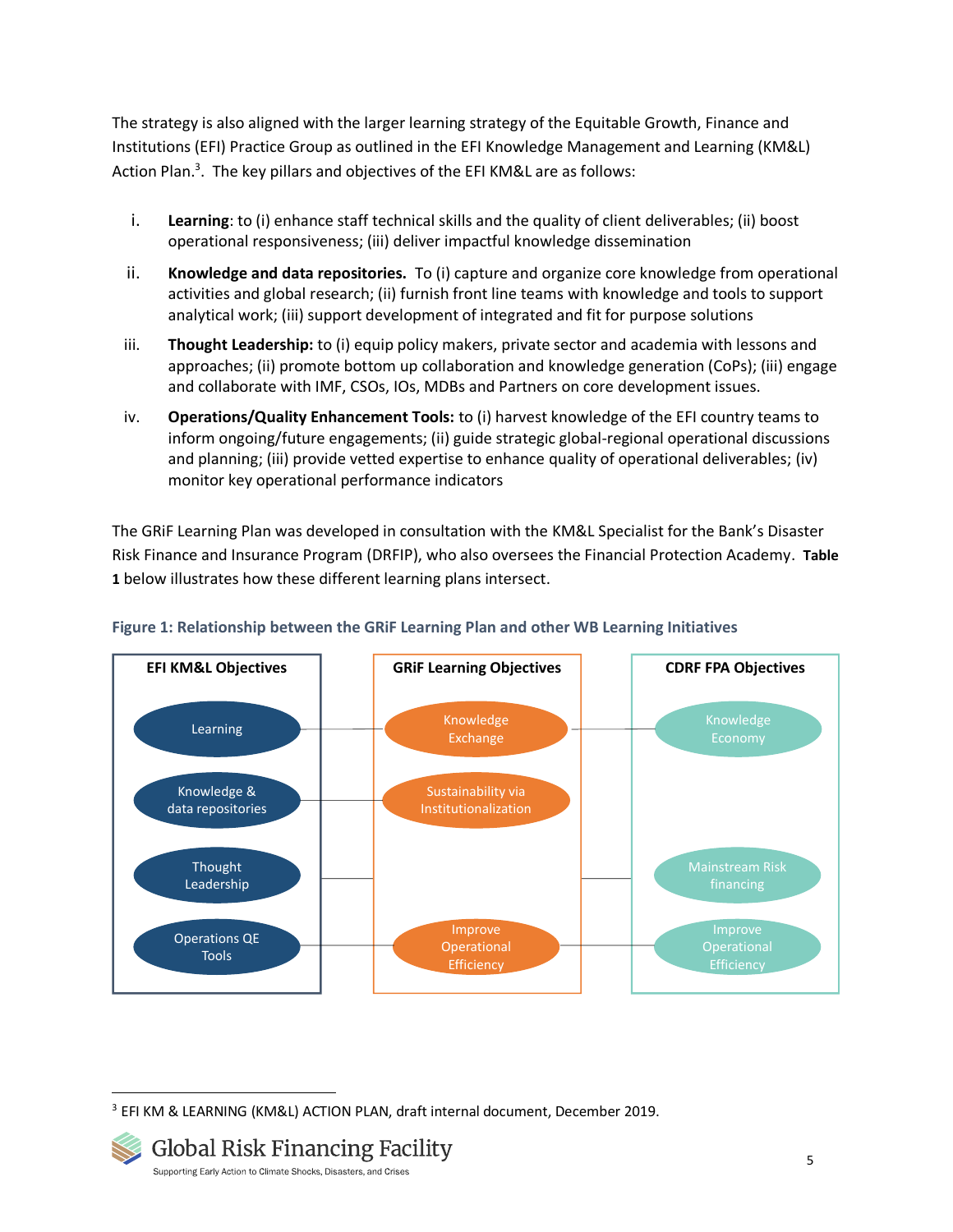### <span id="page-5-0"></span>**1.3 Mainstreaming Gender Equity in GRiFs Learning Plan**

Recognizing the strong relationship between gender equality and disaster resilience, there is a clear imperative to integrating gender dimensions within the context of DRF. GRiF commissioned the development of a Gender Action Plan (GAP) in 2021 to outline actions the Secretariat can take to strengthen its capacity to support its grantees to deliver gender informed DRF solutions, and to foster knowledge exchange on this issue with its partners. The GAP recommended the mainstreaming of gender in GRiFs MEL.

Gender will be incrementally mainstreamed in GRiF's learning activities that are referenced in this plan, and a special focus on women will be adopted given women suffer disproportionately higher impacts in disasters than men.

### <span id="page-5-1"></span>2. GRiF Learning Activities

To achieve the GRiF learning objectives, the Learning Plan lays out a series of activities and outputs. These include: (i) GRiF Learning workshops; (ii) GRiF Technical Talks; (iii) GRiF Newsletters; (iv) GRiF Learning Briefs; (v) and GRiF Evidence-base and Learning Library. Table 2 shows how each of these activities/outputs link up to the key learning objectives.

| Activity/Output                | <b>Objective I: Improve</b><br><b>Operational Efficiency</b> | <b>Objective II:</b><br><b>Robust Knowledge</b><br><b>Exchange</b> | <b>Objective III:</b><br>Sustainable, Institutionalized<br>knowledge base |
|--------------------------------|--------------------------------------------------------------|--------------------------------------------------------------------|---------------------------------------------------------------------------|
| <b>GRiF Learning workshops</b> | х                                                            | х                                                                  | х                                                                         |
| <b>GRIF Technical Talks</b>    | x                                                            | x                                                                  | x                                                                         |
| <b>GRIF Newsletters</b>        |                                                              | x                                                                  | x                                                                         |
| <b>GRiF Learning Briefs</b>    |                                                              |                                                                    | x                                                                         |
| GRIF Evidence-base and         |                                                              |                                                                    |                                                                           |
| Learning Library               |                                                              |                                                                    | x                                                                         |

#### <span id="page-5-2"></span>*Table 1: Mapping GRiF Learning Objectives to Activities/Outputs*

In the sections below each GRiF learning activity/output is further described, including a recommended frequency, target audience, expected outputs, and level of effort to develop and implement. These features are summarized in [Table 2.](#page-5-3)

#### <span id="page-5-3"></span>*Table 2: Key Features of GRiF Learning Activities*

| <b>Activity</b>                                                           | <b>Minimum</b><br><b>Frequency</b> | <b>Target Audience</b>   | <b>Outputs</b>                                                       | Level of effort                                   |
|---------------------------------------------------------------------------|------------------------------------|--------------------------|----------------------------------------------------------------------|---------------------------------------------------|
| <b>GRiF Learning</b><br>workshops $-$<br><b>Internal Peer</b><br>Learning | 1 per year                         | WB staff and consultants | • learning brief<br>• workshop<br>recording<br>• satisfaction survey | Per<br>workshop<br>8 days junior<br>3 days senior |

Global Risk Financing Facility

Supporting Early Action to Climate Shocks, Disasters, and Crises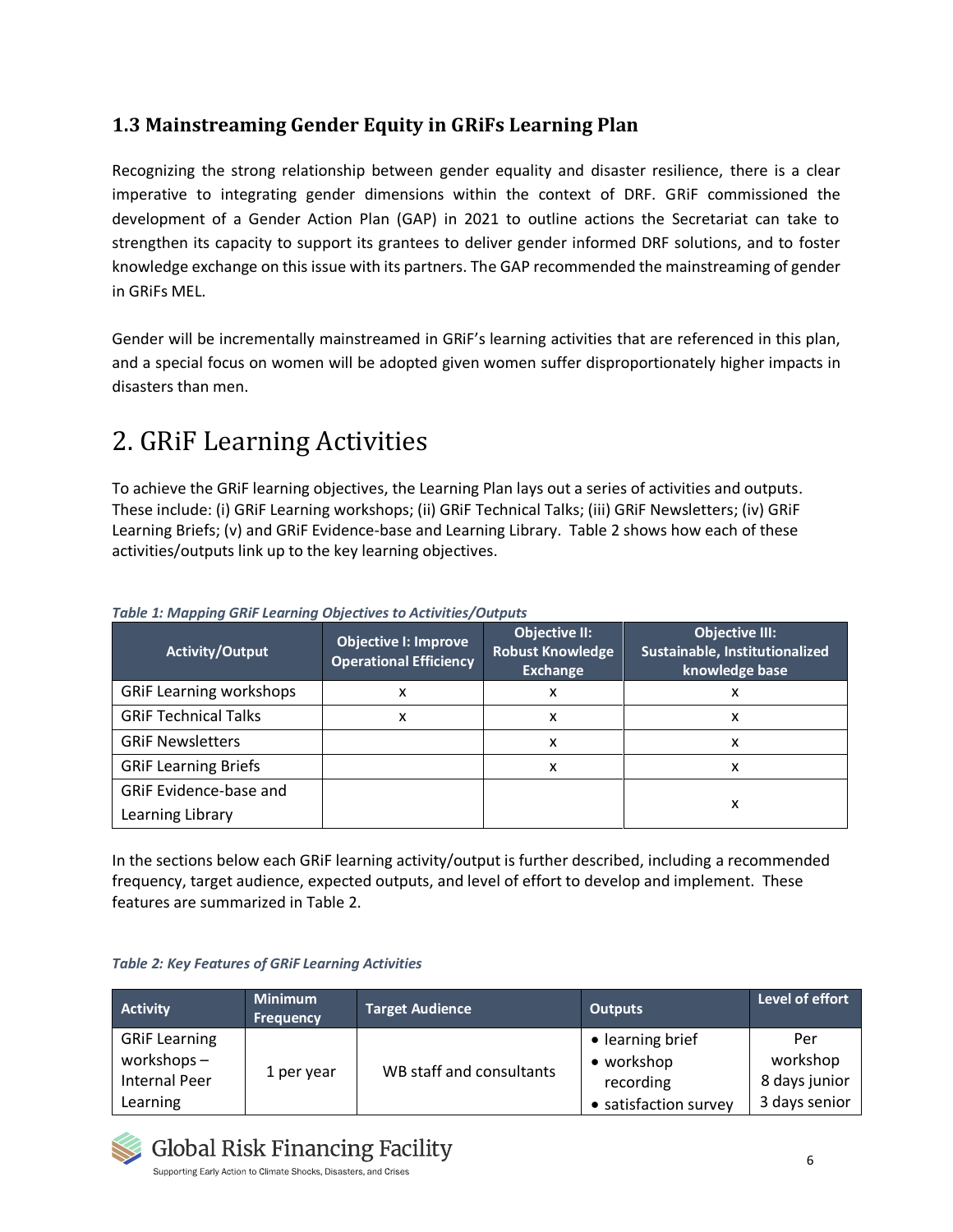| <b>Activity</b>                                       | <b>Minimum</b><br><b>Frequency</b>        | <b>Target Audience</b>                                                                                                              | <b>Outputs</b>                                                       | Level of effort                                                     |
|-------------------------------------------------------|-------------------------------------------|-------------------------------------------------------------------------------------------------------------------------------------|----------------------------------------------------------------------|---------------------------------------------------------------------|
|                                                       |                                           |                                                                                                                                     |                                                                      |                                                                     |
| <b>GRiF Learning</b><br>workshop -<br>External        | 2 per year                                | WB staff and consultants<br><b>Donor Technical Committee</b><br><b>InsuResilience Partners</b><br><b>External interested in DRF</b> | • learning brief<br>• workshop<br>recording<br>• satisfaction survey | Per<br>workshop<br>8 days junior<br>3 days senior                   |
| <b>GRIF Technical</b><br><b>Talks</b>                 | 1 per month                               | WB staff and consultants<br><b>Donor Technical Committee</b><br><b>InsuResilience Partners</b><br><b>External interested in DRF</b> | • learning brief<br>• recording<br>• satisfaction survey             | 12 per year<br>23 days<br>junior<br>4 days senior                   |
| <b>GRIF</b><br><b>Newsletters</b>                     | 4 per year                                | WB staff and consultants<br><b>Donor Technical Committee</b><br><b>InsuResilience Partners</b><br><b>External interested in DRF</b> | It is an output                                                      | Per letter<br>6 days Junior<br>2 days Senior                        |
| <b>GRiF Learning</b><br><b>Briefs</b>                 | As generated<br>by learning<br>activities | WB staff and consultants<br><b>Donor Technical Committee</b><br><b>InsuResilience Partners</b><br>External interested in DRF        | It is an output                                                      | Per Brief<br>4 days junior<br>1 day Senior<br>2 days UX<br>designer |
| <b>GRIF Evidence-</b><br>base and<br>Learning Library | As generated<br>by learning<br>activities | <b>GRIF Secretariat</b>                                                                                                             | It is an output                                                      | none                                                                |
| <b>Trainings</b>                                      | Need based                                | <b>GRIF Secretariat</b>                                                                                                             | Training materials                                                   | Per Training<br>15 days<br>Junior<br>10 days<br>Senior              |

### <span id="page-6-0"></span>**2.1. Learning Workshops**

Learning workshops serve to discuss and exchange findings from GRiF research. Currently, this plan identifies two broad types of learning workshops: Internal and External.

**Internal workshops (Peer learning)** are predominantly targeted to internal World Bank staff, focusing on a specific learning or key operational challenge where the findings may be useful to other teams within the bank.

**External workshops** cast a wider net and seek to share findings from GRiF research that may appeal to a broader audience of stakeholders interested or invested in DRF. A key audience for these external workshops will be the GRiF Technical Committee, donors and donor representatives along with InsuResilience partners.

The planning of these workshops will vary depending on the topic. Some targeted workshops may take the format of a one- or two-hour virtual presentation followed by a question and answer session. Others will be more extensive, spanning 1-2 days, and include multiple presenters and breakout sessions. This

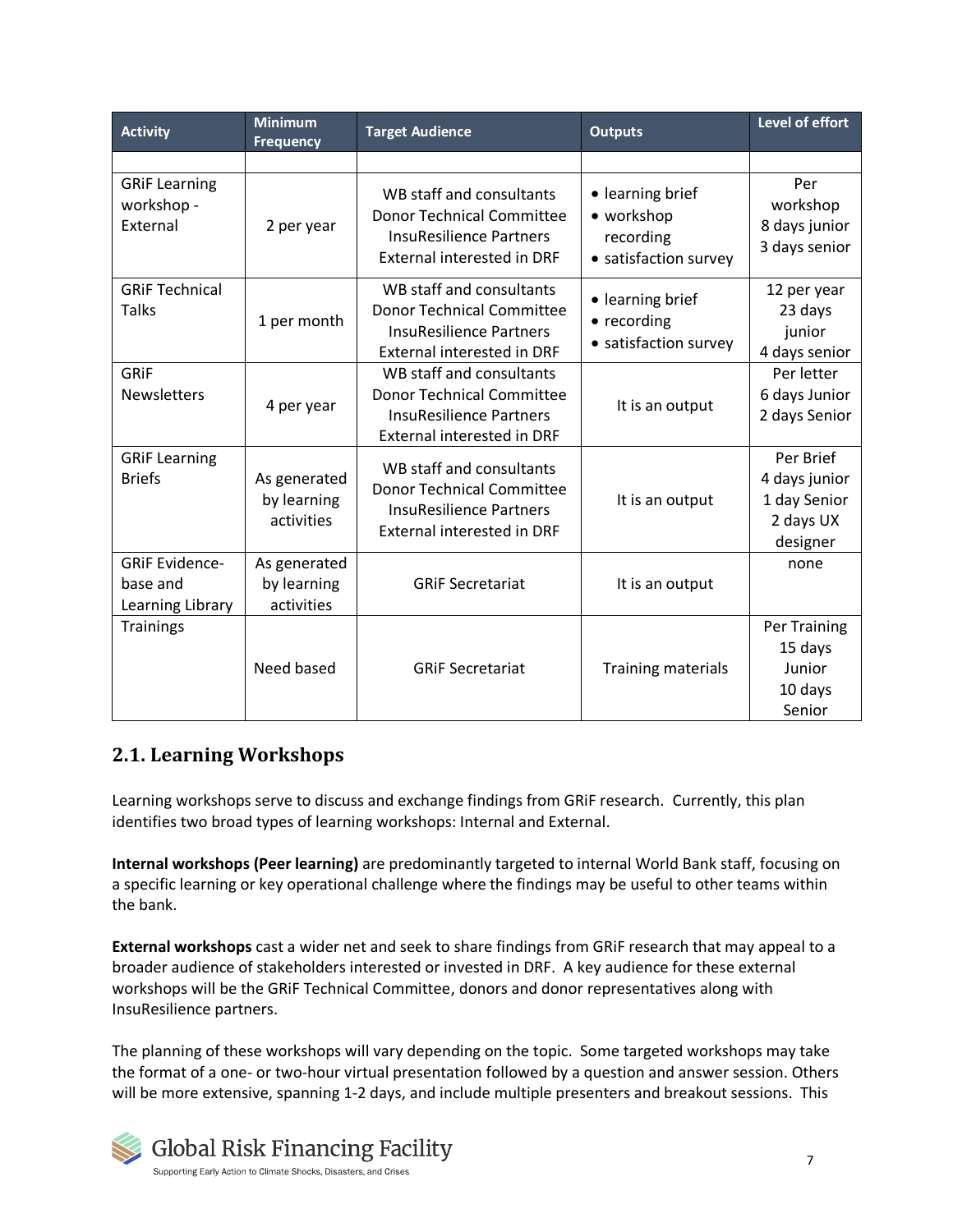plan recommends that each workshop be organized as an experiential training event to ensure that the material discussed is retained, active discussion is fostered, and learnings are internalized<sup>4</sup> (see Box 1).

**Box 1:** According to Kolb (1983), effective learning is achieved when a person/participant progresses through a cycle of four hands-on or experiential stages:

*Concrete Experience:* having a concrete experience where the subject matter is explained, and the participant confirms understanding it;

*Reflective Observation:* where participants review and reflect on the experience which leads to: *Abstract Conceptualization:* the formation of abstract but related concepts and the ability to generalize these concepts, making them applicable to participant-specific experiences, which are then used: *Active Experimentation:* to test hypotheses in future situations, resulting in new experiences.

In general, the preparation involved in planning these workshops follows the same standard steps from identifying a topic and audience, securing participation, designing the materials, facilitating the workshop, and completing a workshop report or learning brief that can be disseminated through different channels. The high-level steps and timing are found in [Figure 2.](#page-7-0) For more information on how to plan a workshop or webinar, see Annex X or see the Financial Protection Forum's [Creating Winning](https://www.financialprotectionforum.org/publications)  [Webinar](https://www.financialprotectionforum.org/publications) publication.

**Gender:** There will be gender balance across all speakers and facilitators for internal and external learning workshops.



<span id="page-7-0"></span>

**How Learning Workshops fit into the GRiF Learning objectives.** The workshops primarily feed into Objective 2: Knowledge Exchange. Depending on the workshop topic and audience, these workshops can also feed into Objective 1: Improve Operational Efficiency objective. Finally, the outputs from these workshops, namely learning briefs or blog posts, feed into the Objective 3: Sustainability through Institutionalization objective.

**Target Audience**: Mixed. For internal workshops, the audience is primarily WB staff and consultants. External workshops could be targeted more narrowly to donors and InsuResilience partners or could be extended to a webinar format that is open and targets the broader DFR community.

<sup>4</sup> See Kolb's experiential training model.

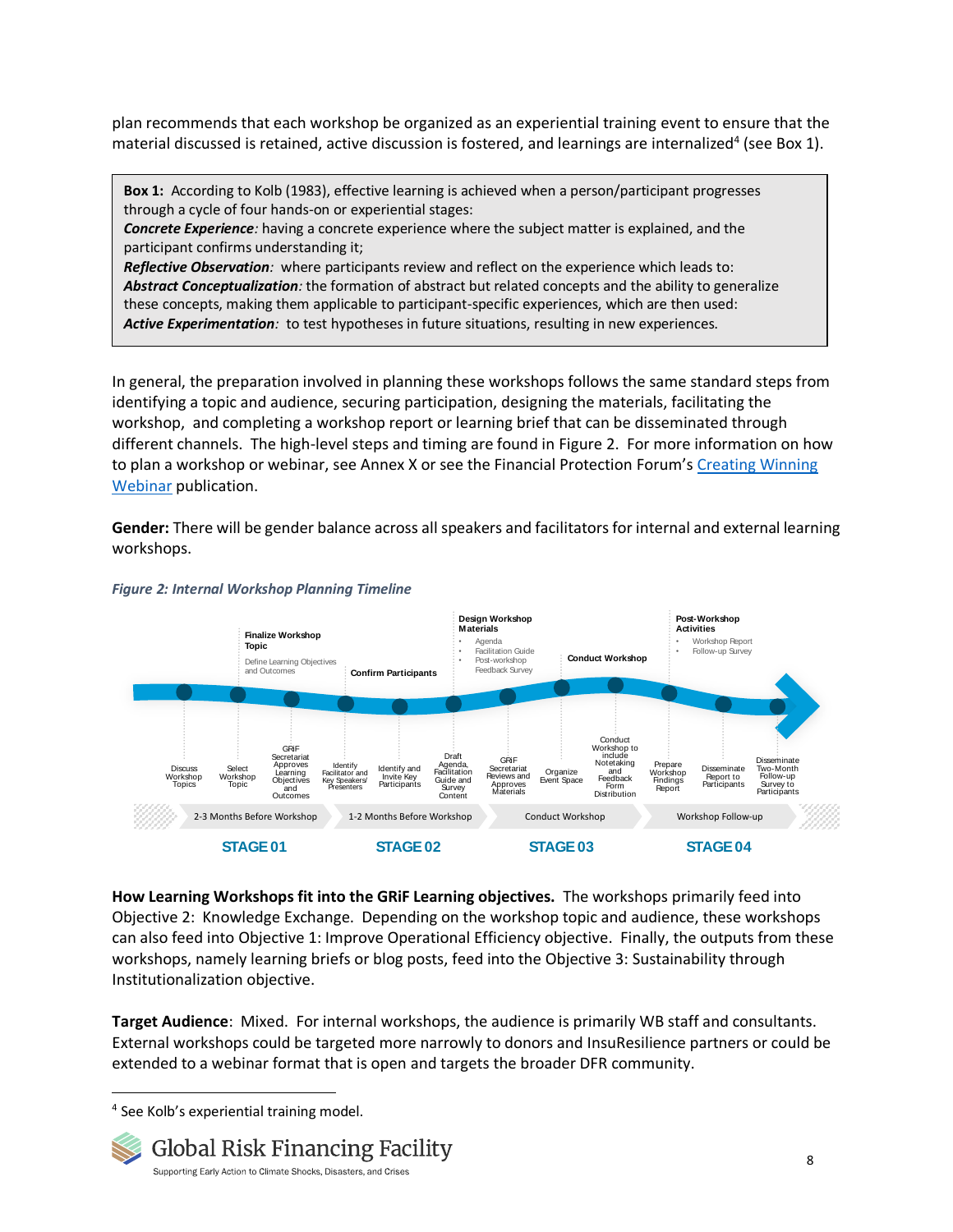**Recommended Frequency**. At a minimum, two external workshops and one internal workshop per year. The timing of these workshops will be tied to the generation of learnings and knowledge through the GRiF MEL Framework rolling evaluation plan and the GRiF monitoring framework.

**Outputs**: (i) learning brief (or workshop report); (ii) recoding of workshop that could be more broadly shared; and (iii) satisfaction survey to identify other topics and improve future workshop implementation.

**Estimated Level of Effort**: While the actual LOE will depend on the length and venue of the workshop (physical vs. virtual); the below provides an estimate for workshop content planning and delivery (exclusive of logistics). Senior learning specialist/ MEL specialist: 3 days. Junior learning specialist/MEL specialist: 8 days

### <span id="page-8-0"></span>**2.2 GRiF Technical Talks**

Large organizations that manage complex programs with many moving pieces face the challenge that valuable knowledge and learning in the heads of operational managers never get documented and shared with others in the organization who might benefit from this experience. To address the issue, this learning plan recommends a GRiF Technical Talks which focuses on presenting key features, challenges, or interesting experiences of existing projects where a GRiF grant has been awarded; the plan proposes a one-hour virtual presentation and Q&A.

**How Learning Workshops fit into the GRiF Learning objectives.** The GRiF Technical Talks addresses learning objectives I and II. The outputs from the Technical Talks, presentation recording, learning briefs and possible related blog posts, feed into the Objective 3: Sustainability through Institutionalization objective.

**Recommended Frequency**. One per month.

**Target Audience**: Both internal and external audiences.

**Outputs**: (i) speaker presentation and recording; (ii) learning brief; and (iii) possibly a blog post.

**Estimated Level of Effort**: The LOE includes working with the Secretariat to identify possible speakers, coordinating with the speaker, facilitating the presentation, writing up a learning brief. This effort is estimated for the year as identifying speakers is an ongoing process. Senior learning specialist/ MEL specialist: 4 days. Junior learning specialist/MEL specialist: 23 days

**Gender:** There will be gender balance across all speakers and facilitators for all Technical Talks.

### <span id="page-8-1"></span>**2.3 GRiF Newsletters**

GRiF Newsletters share relevant and timely information on GRiF operations more broadly. The newsletter includes blurbs that highlight different activities and often link to longer articles or reports

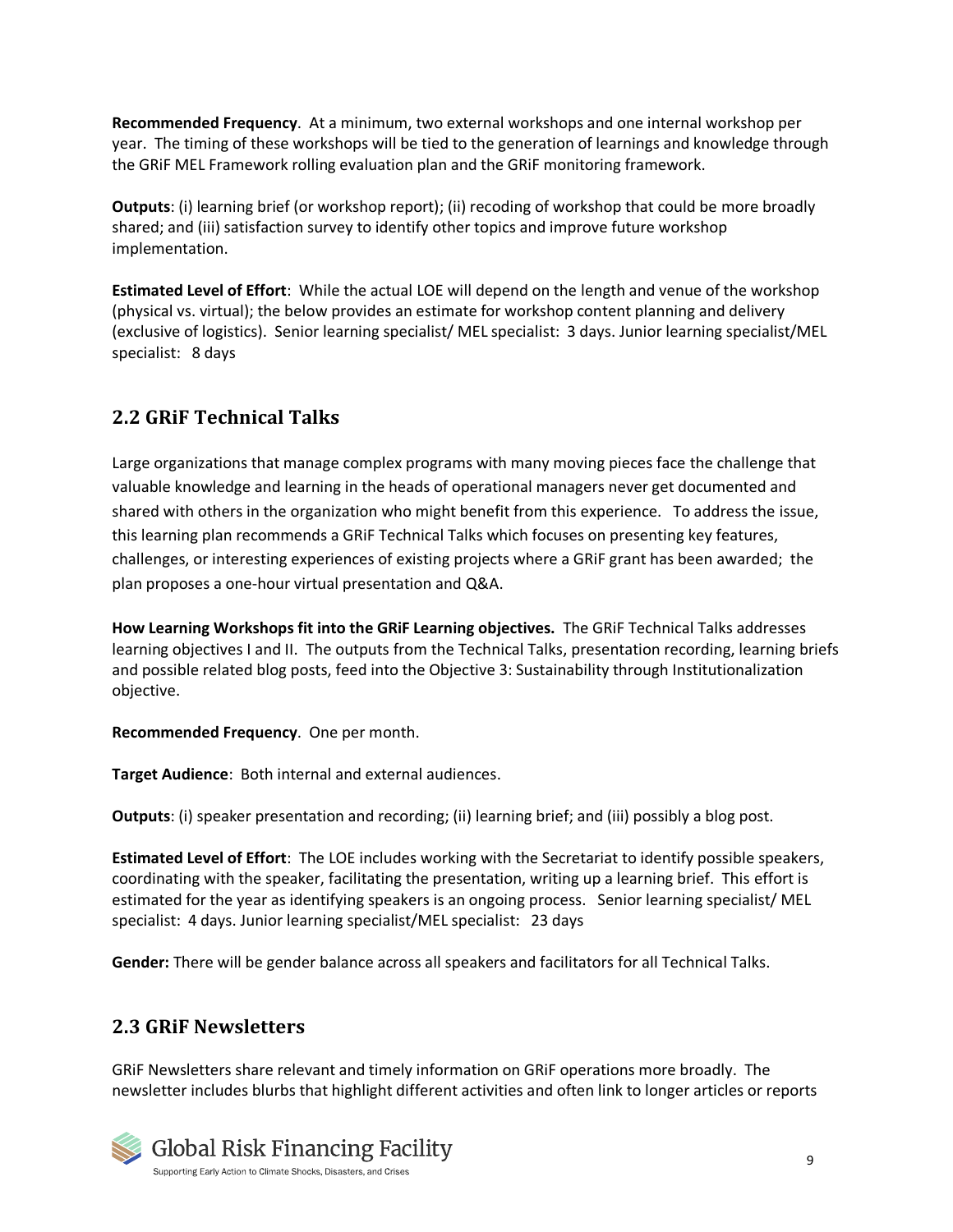(see [here](https://mailchi.mp/3938cafde6f1/global-risk-financing-facility-newsletter-august-2020) for an example). The current sections of the GRiF Newsletter include: Virtual Highlights; Project in Focus sections; and Related News, including Media Mentions, links to relevant publications, and World Bank blogs. The outputs from GRiF learning activities should be featured here – for example, the newsletter could mention a recently added learning brief or a link to a GRiF Technical Talks presentation.

**How GRiF Newsletter fits into the GRiF Learning objectives.** The newsletter feeds into Objective 2: Create a Knowledge Exchange and Objective 3: Sustainability through Institutionalization.

**Recommended Frequency**. Quarterly.

**Target Audience**: Internal World Bank, InsuResilience Partners, Donors, and broader DRF community.

**Outputs**: It is an output.

**Estimated Level of Effort**: The LOE includes working with the Secretariat to identify topics for the newsletter, writing the text, organizing dissemination via mailchimp. Senior learning specialist/ MEL specialist: 6 days. Junior learning specialist/MEL specialist: 2 days

**Gender:** There will be consideration to ensure communication materials disseminated have male and female authors / leaders.

### <span id="page-9-0"></span>**2.4 Learning Briefs**

Learning Briefs document GRiF learnings in a short readable and visual format that can be shared across a variety of platforms such as the GRiF website, GRiF Newsletters, EFI or FCI Newsletters, the InsuResilience website, DRF CoP Newsletter or Blog, etc.

While this plan suggests what might be turned into a learning brief (e.g. workshop outputs, Technical Talks findings, etc.), any type of review findings from other WB operational practices could be turned into a learning brief (see box x).

#### **Box x: MTRs as a Learning Brief**

Mid-Term Reviews (MTRs) are a standard part of WB project reporting. Findings from these reviews that relate to the GRiF component of a sector project could be turned into a learning brief. Ideally, a GRiF MEL Specialist would participate in some of these reviews. However, if not possible due to funding, scheduling, or restricted travel, the MEL Specialist could work with Review team members to ensure specific questions on GRiF activities are asked during the review process; or, alternatively, conduct post-review interviews with Review team members.

Learning briefs are 1-2-page layouts that include clear and meaningful explanatory visuals. In addition to answering the 'who, what, where, when, why' questions, each brief should contain key contact information on where to find more material.

**How GRiF Learning Briefs fit into the GRiF Learning objectives.** The briefs feed into Objective 2: Create a Knowledge Exchange and Objective 3: Sustainability through Institutionalization.

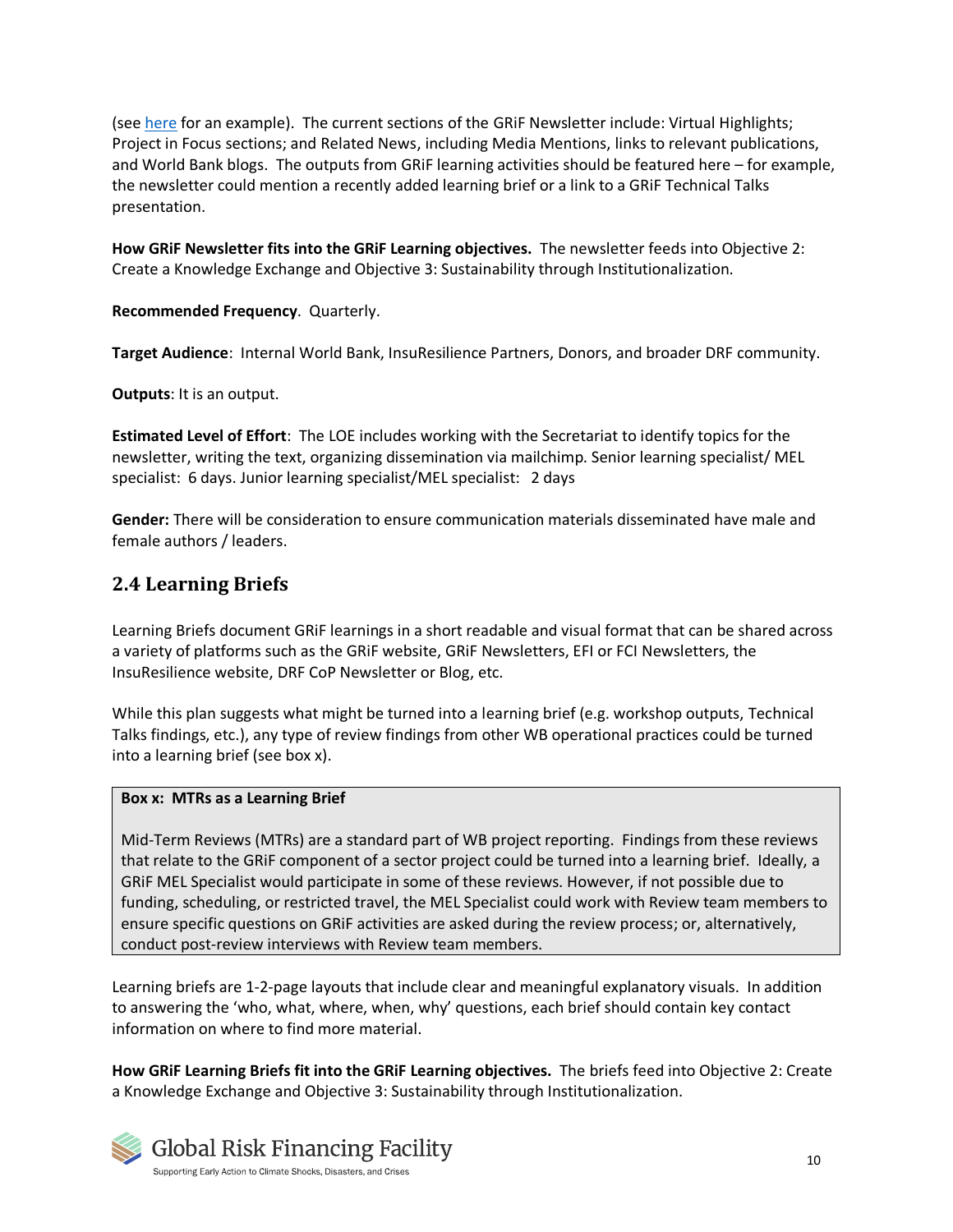**Recommended Frequency**. As needed, generated by GRiF Learning activities.

**Target Audience**: Internal World Bank, InsuResilience Partners, Donors, and broader DRF community.

**Outputs**: It is an output.

**Estimated Level of Effort**: The LOE includes writing of the brief and the design of the visual. Senior learning specialist/ MEL specialist: 1 days. Junior learning specialist/MEL specialist: 4 days. We also recommend 2 days' time of a graphic designer to put together the visual.

### <span id="page-10-0"></span>**2.5 GRiF Evidence-base and Learning Library**

This Learning Plan proposes that the GRiF Secretariat create and maintain an Evidence Base/Learning Library for GRiF. The library's location (document management system, intranet, etc.) depends on internal bank protocols, or may need to be developed. Until a space is created, this Plan recommends the MEL Specialist maintain a working matrix of GRiF MEL documentation and learning outputs, ensuring that the documents are housed on a centralized internal intranet or drive. This step is critical to ensure knowledge is institutionalized and not lost when people move posts.

**Error! Reference source not found.** presents the key elements of this matrix with the knowledge based on what is known today.

| Area                           | <b>Outputs</b>                                |
|--------------------------------|-----------------------------------------------|
| <b>MEL Documentation</b>       | <b>GRIF MEL Framework</b>                     |
|                                | Theory of Change                              |
|                                | <b>GRIF Learning Plan</b>                     |
|                                | <b>Contribution/Evidence Matrix</b>           |
|                                | <b>Gender Action Plan</b>                     |
| Evaluations                    | Evaluation 1: GRIF Influence on WB DRF        |
| <b>Annual Reports</b>          | 2019, 2020                                    |
| Portfolio Data                 | Pipeline                                      |
|                                | Monitoring data                               |
|                                | Grant proposals                               |
| <b>GRIF Newsletters</b>        | 3 to date                                     |
| <b>GRIF Learning workshops</b> | TBD: Planning data, Presentations, Recordings |
| <b>GRIF Learning Briefs</b>    | TBD                                           |
| <b>GRiF Technical Talks</b>    | TBD: Planning data, Presentations, Recordings |

#### *Table 7: Example Evidence Base Matrix*

**How GRiF's Learning Library fits into the GRiF Learning objectives.** The library feeds into Objective 3: Sustainability through Institutionalization.

**Recommended Frequency**. Updated as new learning materials are created.

**Target Audience**: GRiF Secretariat.

**Outputs**: It is an output.

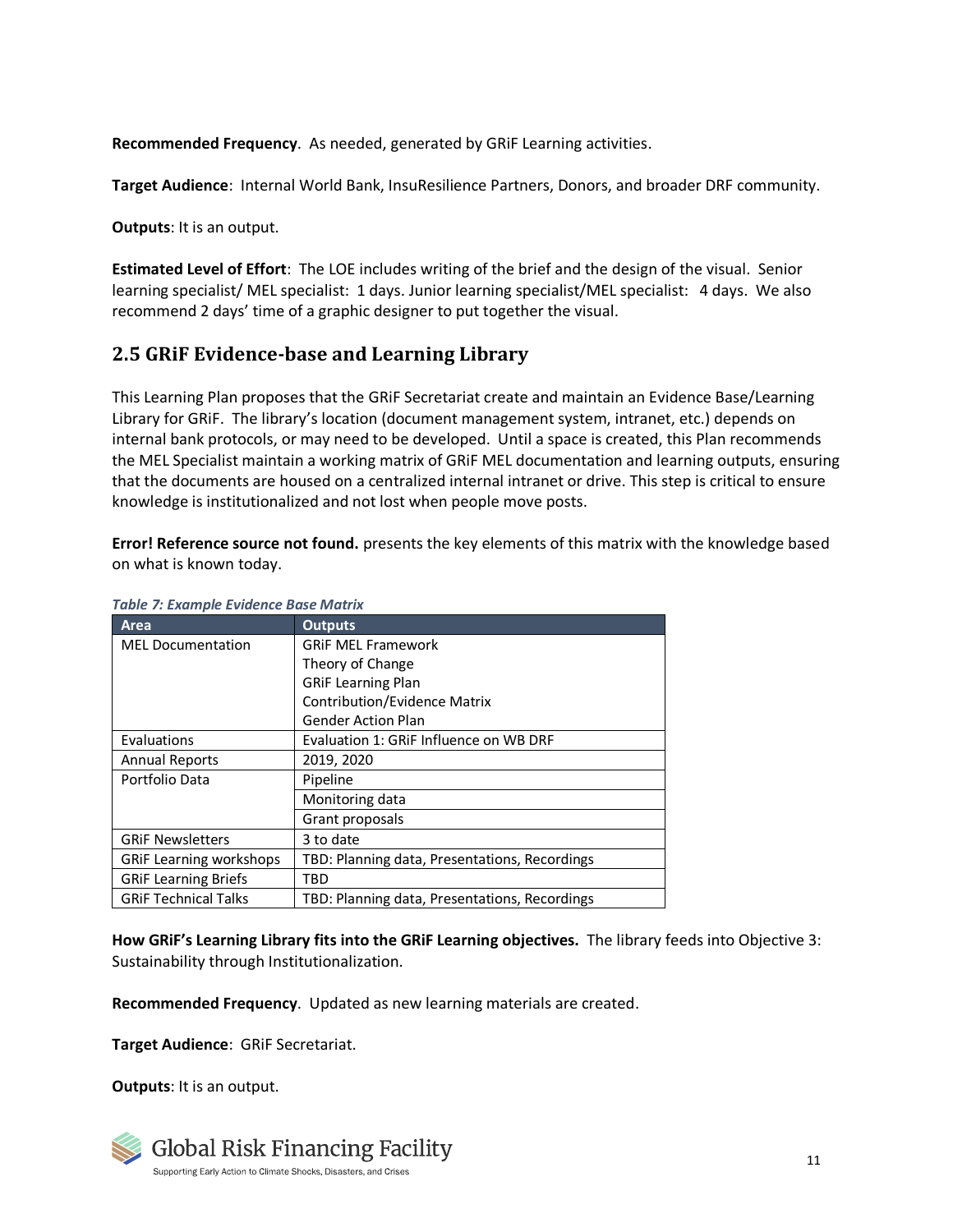#### **Estimated Level of Effort**: n/a

### <span id="page-11-0"></span>**2.6 Trainings**

Training will be designed for special themes and topics. Development of trainings would be very selective and would be based on where there are significant gaps for themes and priorities that are particularly relevant for knowledge creation, capacity building, and strengthening overall operations of GRiF projects.

The first topic identified for training, is Gender and CDRF. The training will be developed as an introduction/fundamental level learning offering. This training will prototype concepts and methods for gender informed design of Disaster Risk Finance (DRF) projects. The goal is to help practitioners design and implement DRF solutions that could equally benefit women and men.

**How Trainings fit within GRiF learning objectives.** The Trainings feed into all three GRiF learning Objectives, namely Objective 1: Improve operational efficiency; Objective 2: Create a knowledge exchange; and Objective 3: Sustainability through Institutionalization.

**Recommended Frequency**. Need based.

**Target Audience**: Internal World Bank, InsuResilience Partners, Donors, and broader DRF community.

**Outputs**: Training materials

**Estimated Level of Effort**: The LOE includes working with the Secretariat to identify priority trainings. Senior learning specialist/ MEL specialist: 12 days. Junior learning specialist/MEL specialist: 15 days

**Gender:** There will be gender balance across all trainers, presenters, and facilitators for internal and external trainings

## <span id="page-11-1"></span>3. Measuring the Quality and Utility of GRiF Learning **Outputs**

The activities and outputs proposed in this learning plan link up to the GRiF MEL Framework through Activity\_3: Bring together a wide range of stakeholders (NGOs, donors, and private sector) via project work. 5 The authors of the learning plan propose slightly changing the original indicators for this activity to ones that better reflect the comprehensive learning strategy. The proposed changes are detailed in Table 4.

<sup>5</sup> Note, in the original GRiF MEL Framework there was an Activity 4: Design & operationalize MEL framework and communications strategy; however, in subsequent conversations it was agreed that this activity should be rolled up into Activity 3.

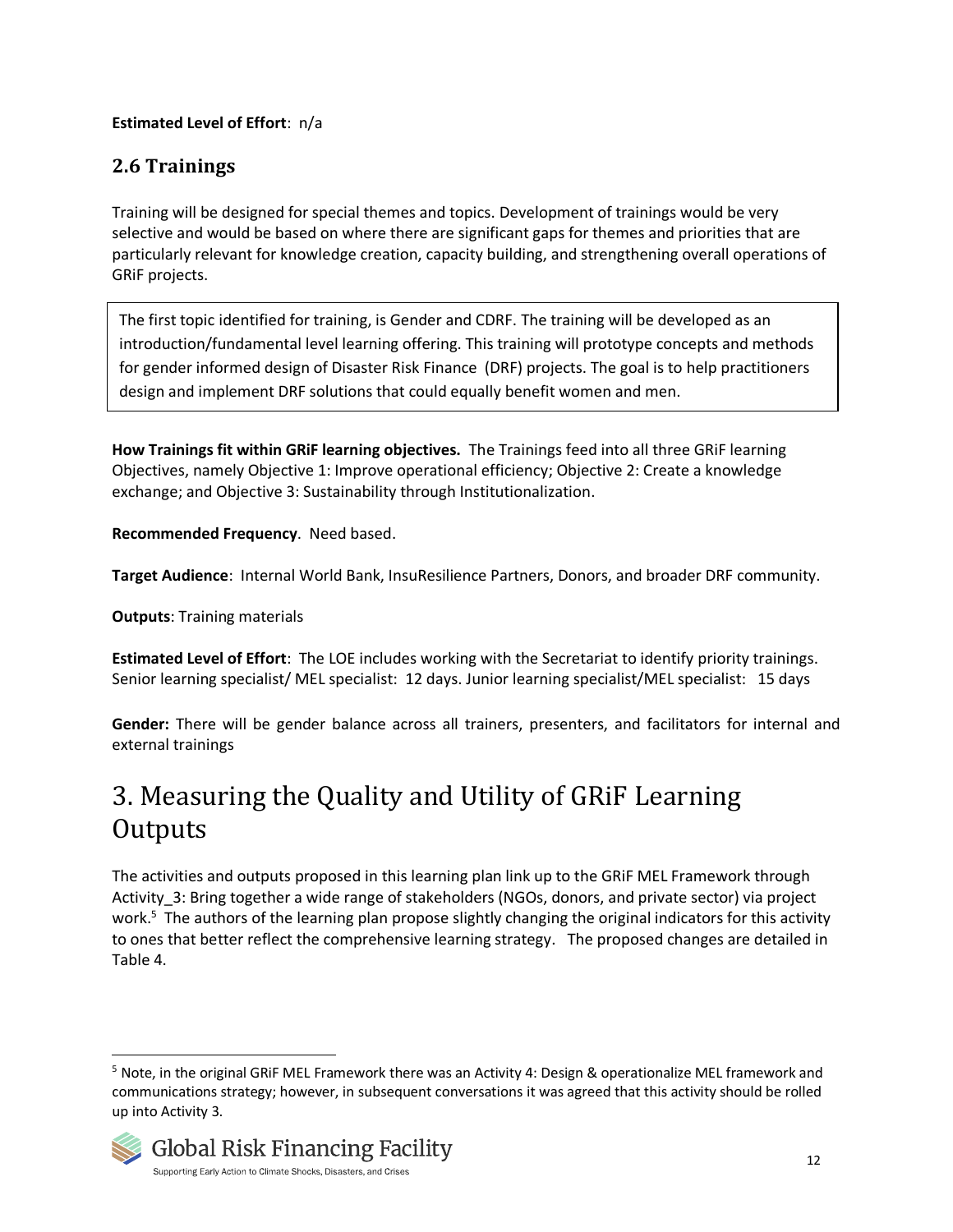*Table 3: Linking the GRiF learning plan to the GRiF results framework*

| <b>Original Indicators</b>                                                                       | <b>Proposed new indicators</b>                                                                                                                                                                                                             |
|--------------------------------------------------------------------------------------------------|--------------------------------------------------------------------------------------------------------------------------------------------------------------------------------------------------------------------------------------------|
| Annual GRiF internal learning event held (Y/N)                                                   | Number of GRIF learning events held,<br>$\bullet$<br>stratified by type of event (internal workshop,<br>external workshop, Technical Talks).<br>Average satisfaction level of events (based on<br>the satisfaction survey $-$ see Annex 1) |
| No. of conferences/events where GRIF<br>participates in a discussion/presentation                | Number of GRIF Learning outputs created,<br>٠<br>stratified by type (Learning Brief, Newsletter)<br>Number of downloads of learning outputs from<br><b>GRIF website</b>                                                                    |
| No. of GRIF research studies/evaluations<br>produced (disaggregated by ongoing and<br>completed) | Keep the same<br>٠                                                                                                                                                                                                                         |

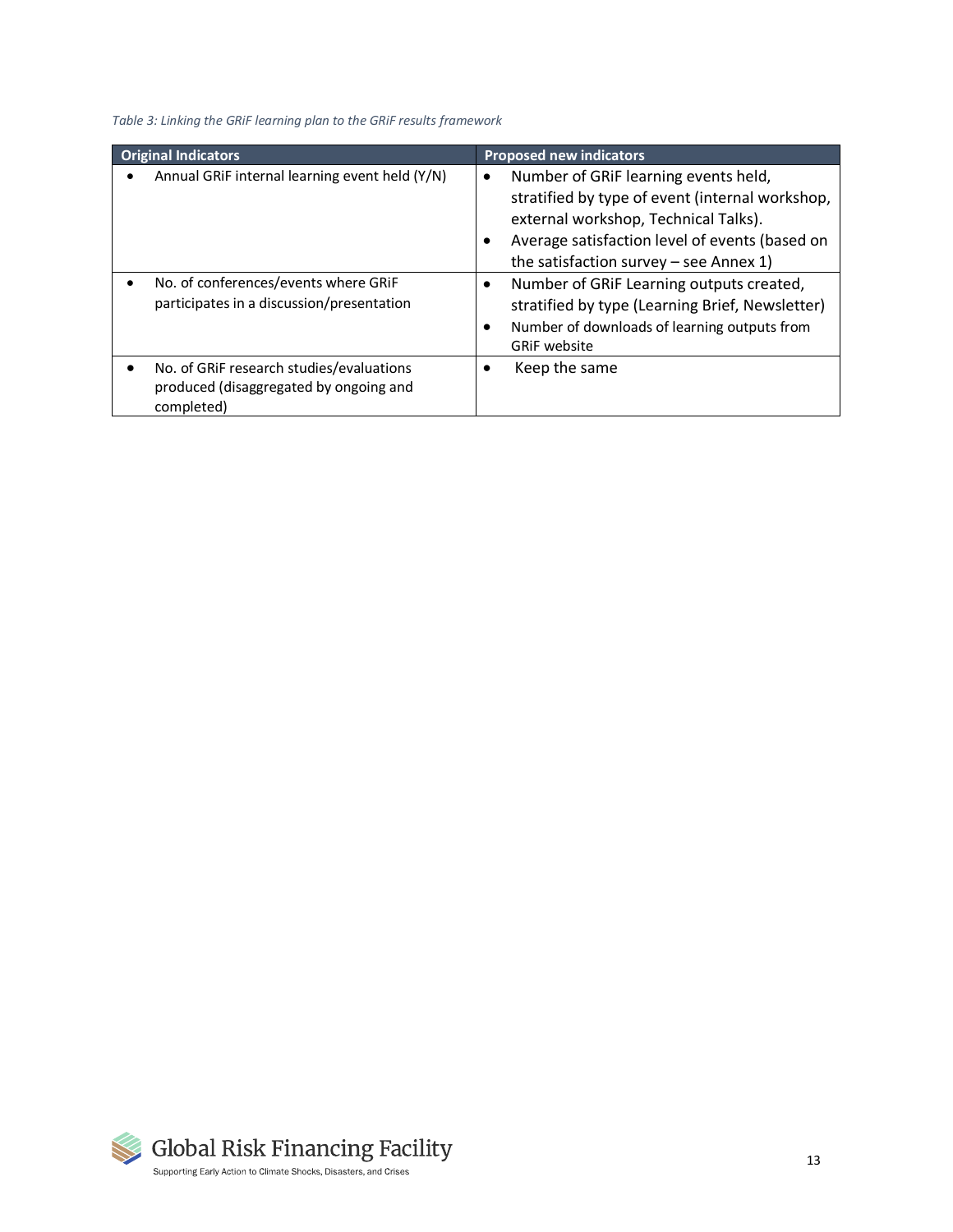## <span id="page-13-0"></span>Annex I: How to Design a Workshop

## <span id="page-13-1"></span>A. Steps

To develop robust learning events, the GRiF MEL Specialist should pursue the following steps.

- 1. **Discuss possible workshop topics with the GRiF Secretariat**. Ideally, these discussions should happen 2-3 months prior to the proposed event. Topics of workshops will be generated from the sources of learning identified in Table 1.
- 2. **Define learning objectives and outcomes GRiF wants to achieve**. The learning objectives will be driven by the subject matter of the workshop; however, a key focus for these internal workshops is to share lessons learned of what worked (and did not work) in the design and implementation of GRiF grants so that task teams working on other similar projects in different contexts can benefit from the experience and incorporate best practices while avoiding common pitfalls. Clearly identifying the objectives will help shape the design of the workshop activities and materials.
- 3. **Identify a facilitator and key speakers/presenters**. The Plan assumes that the GRiF MEL Specialist or an internal WB learning specialist will facilitate most of these internal events. Depending on the final design, the workshop may involve internal or external speakers or presenters. The MEL Specialist will need to reach out and secure their participation. Ideally, this step should happen 1-2 months in advance of the event to accommodate busy schedules.
- 4. **Identify and invite key participants**. The MEL Specialist should work with the GRiF Secretariat to identify the target audience for the workshop. The MEL Specialist should then develop a short 1-2 paragraph abstract of the learning event, share it with the target audience and secure participation. Again, given busy schedules, it is best that this step takes place 1-2 months in advance of the event.
- 5. **Design workshop materials.** While the exact content and activities of each workshop will vary, all of them should include the following materials:
	- Workshop agenda. Includes the abstract and a detailed schedule of activities (see Annex I for sample agenda).
	- Workshop facilitation guide. Follows the agenda but provides specific instructions to the facilitator, such as how to: conduct introductions and ice breakers; introduce speakers; identify materials needed to conduct each session; divide participants into smaller working groups, etc. (see Annex II for sample facilitation guide).
	- Post-workshop feedback survey. The participants take a brief survey following the workshop to solicit feedback on its content, to help inform future activities. Depending on the facilitation mode (in-person or virtual), the survey can be in a hard copy or distributed via Google Forms (See Annex III for example survey).

The GriF Secretariat should review and vet the design workshop materials at least one week prior to the event.

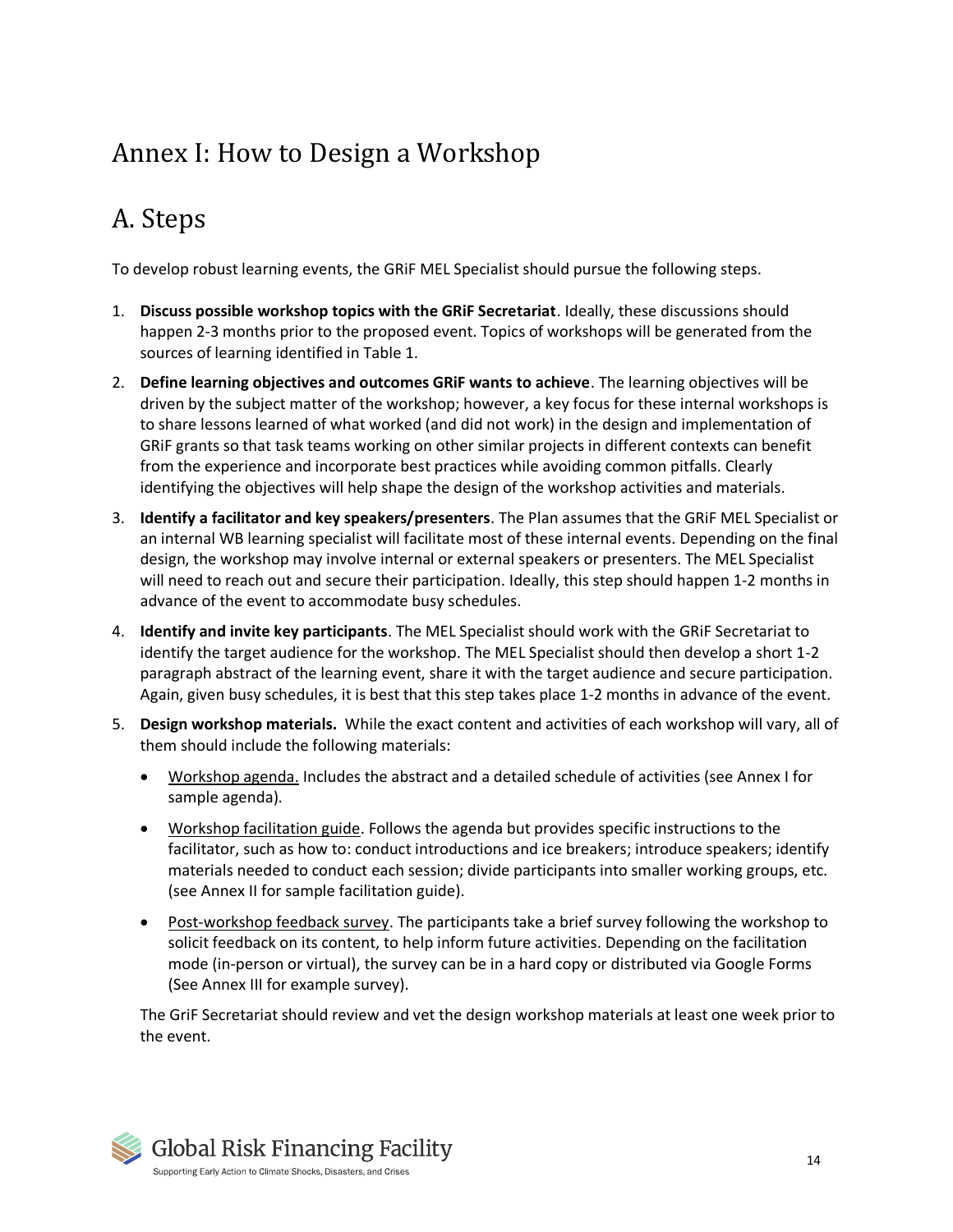- 6. **Organize the event space.** If the event is virtual, this step involves creating a meeting via Microsoft Teams and/or Webex. An in-person event is more complex and will require securing event space, organizing refreshments, and ensuring proper materials on hand.
- 7. **Conduct workshop.** To support the facilitation of the workshop, the MEL Specialist will either act as or assign a rapporteur to ensure that real-time observations and questions asked during the GRiF workshops are captured, and notes are taken. The gathered information will be included in the workshop findings report, in addition to the data collected through the Google-based feedback form discussed below (or hard copy, depending on the facilitation mode).
- 8. **Send out post-workshop feedback survey**. The survey should come to participants via email (Google Form link) within three business days of the conclusion of the workshop. The feedback form will be vetted and approved by the GRiF Secretariat and may include date, time and location; attendance including the role/affiliation/title of the attendee; individual workshop feedback responses; and lessons learned from each iteration of a workshop.
- 9. **Prepare a workshop-findings report**. A short 3-5-page report that summarizes the objectives, implementation, and findings of the workshop, including participant feedback data. The report should be completed within two weeks of the conclusion of the workshop. If appropriate, based on the content shared during the workshop, the MEL Specialist may suggest developing a *WBx Talks: Knowledge Note* for wider dissemination within the Bank.
- 10. **Disseminate the report to workshop participants and store in GRiF Learning Library**. Finally, the MEL Specialist should always follow up with participants to share workshop findings. A copy of the final report should also be housed in the GRiF Learning Library for future reference.
- 11. **Send out a two-month follow-up email.** The purpose of the email is two-fold. First, it requests additional information from workshop participants on how they have applied (or have been constrained from applying) what they had learned during the workshop in their work. Second, it allows workshop participants to suggest other topics of interest for internal learning workshops.

## <span id="page-14-0"></span>B. Illustrative Workshop Agenda

Each agenda should provide, at a minimum, the following information:

- The title of the workshop and the duration (time) of each session;
- The specific learning objectives for the workshop broken down by session;
- The mode of workshop facilitation in-person or virtual; and
- A specific accounting for each hour of the workshop with the content including related activities, presentations and/or handouts.

The illustrative agenda below is intended to guide the workshop developer in their planning. All materials produced for GRiF workshops should conform to the World Bank and GRiF style guides, prior to submission to the GRiF Secretariat for review.

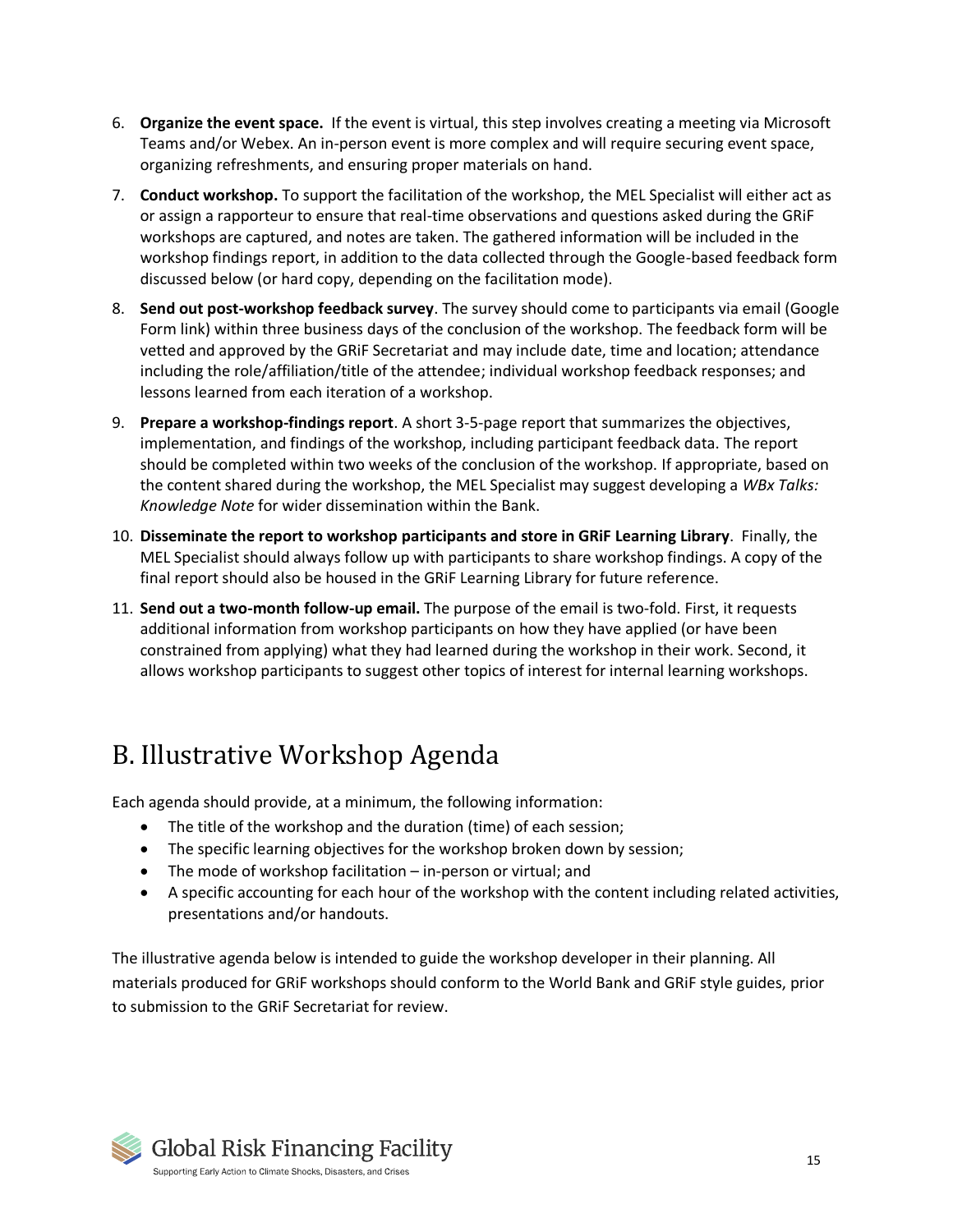| <b>GRiF Lessons Learned Workshop (Illustrative)</b> |                                                               |                                                                                                                                                                                                    |                                                                                                                                                                                                                                                                                   |                 |
|-----------------------------------------------------|---------------------------------------------------------------|----------------------------------------------------------------------------------------------------------------------------------------------------------------------------------------------------|-----------------------------------------------------------------------------------------------------------------------------------------------------------------------------------------------------------------------------------------------------------------------------------|-----------------|
| <b>Time</b>                                         | <b>Topic</b>                                                  | <b>Objectives</b>                                                                                                                                                                                  | <b>Content/Activities</b>                                                                                                                                                                                                                                                         | <b>Handouts</b> |
| $8:30 - 9:00$ am<br>(30 minutes)                    | Session 1:<br><b>Training</b><br>Introduction                 | • Participants introduce<br>themselves and their<br>respective offices<br>• Participants become<br>familiarized with<br>workshop objectives and<br>the agenda                                      | Welcome<br>i.<br>Participants introduce themselves<br>ii.<br>Review workshop objectives and<br>iii.<br>agenda<br>Workshop norms<br>iv.<br>Expectations<br>v.<br>Activity: 10-minute Partner Quiz<br>vi.<br>(can be facilitated at in-person and<br>via breakout rooms if virtual) | None            |
| $9:01 - 10:30$ am<br>(1 hour, 29<br>minutes)        | Session 2:<br>Capturing<br>and Applying<br>Lessons<br>Learned | • Understand the purpose<br>of contextualizing<br>lessons learned and<br>applying them to<br>improve program<br>outcomes<br>• Understand the<br>transferability of<br>development<br>interventions | Presentation: Introduction to<br>i.<br>utilization and contextualization<br>using GRiF-specific examples<br>Activity: In small groups of three,<br>ii.<br>each participant will share and<br>document lessons learned that will<br>be reported out to the group                   | Handout 1       |
| $10:31 - 10:50$ am                                  |                                                               | Break (refreshments and networking)                                                                                                                                                                |                                                                                                                                                                                                                                                                                   |                 |
| $10:51 - 12:00$ pm<br>(1 hour, 9<br>minutes)        | Session 3:<br>Reporting<br>out from<br>Session 2              | • Demonstrate lessons<br>learned and their<br>applicability to<br>development<br>intervention<br>improvement                                                                                       | Presentation: Each team will<br>i.<br>present its findings and share key<br>challenges or constraints (if<br>present) to applying the lessons<br>learned. Each team will have 20<br>minutes for presentation, and<br>questions and answers                                        |                 |
| $12:01 - 12:30$ pm<br>(29 minutes)                  | Session 4:                                                    | Closing Remarks and Next Steps (including Personal Action Planning)                                                                                                                                |                                                                                                                                                                                                                                                                                   |                 |
|                                                     |                                                               |                                                                                                                                                                                                    |                                                                                                                                                                                                                                                                                   |                 |

## <span id="page-15-0"></span>C: Illustrative Workshop Facilitation Guide

The information provided below is intended to guide GRiF's development of workshop facilitation guides such that: (i) GRiF provides detailed instructions to facilitators including expectations regarding workshop content and timing; and (ii) facilitators are able to tailor workshops for specific GRiF stakeholders without compromising quality.

The facilitation guide developed for each workshop should include the elements of the table of contents below. An illustrative template for each content-specific section of the Workshop Facilitation Guide is included below the table of contents.

#### **Workshop Facilitation Guide Table of Contents:**

#### Acronym List

- A. Introduction to the Facilitator's Guide
- B. Facilitator's Preparation and Timeline
- C. How to Use the Facilitator's Guide
	- a. Instructions and Approval Processes for Tailoring Workshops
- D. Proposed Workshop Schedule

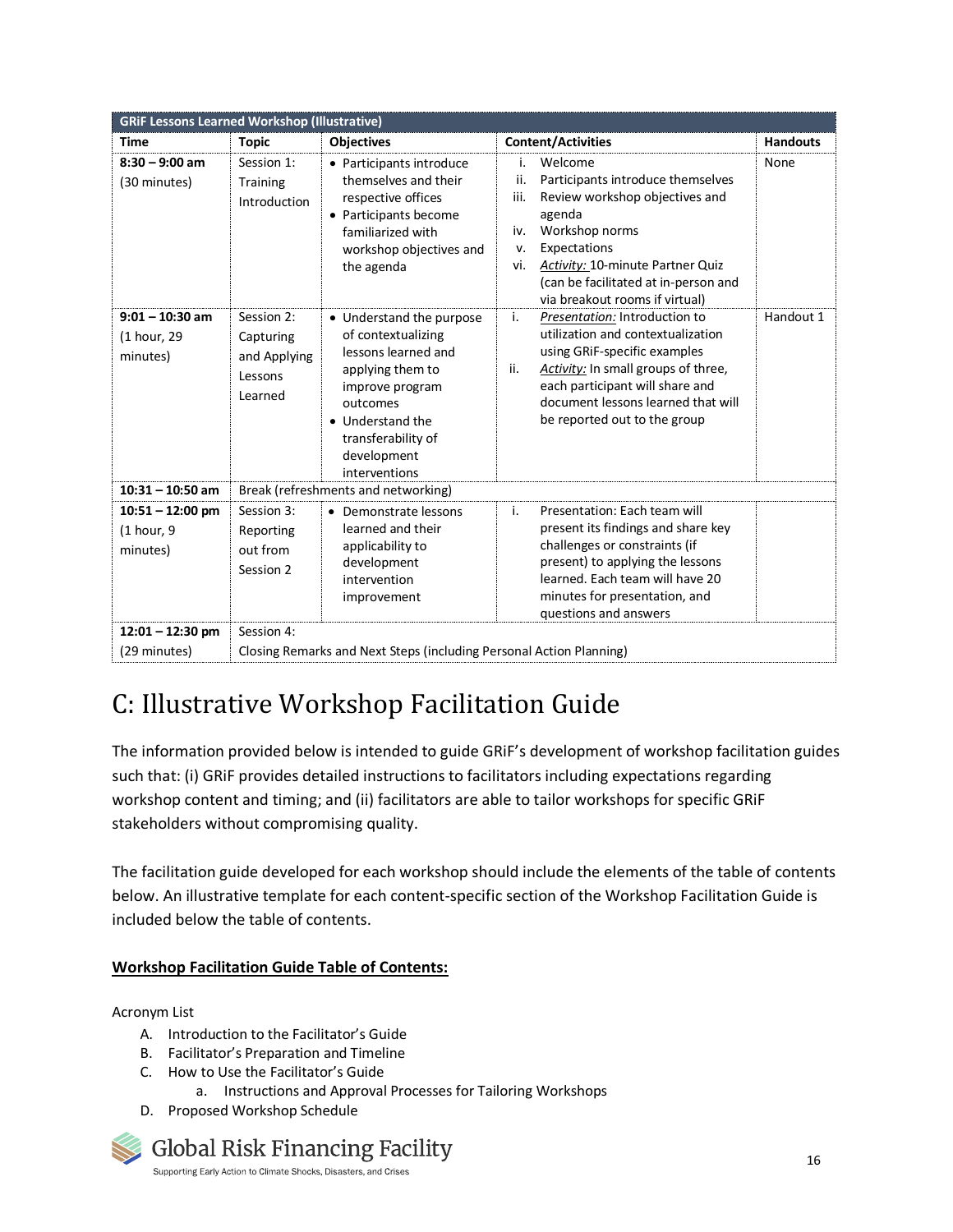- E. Connecting with Participants before the Workshop
	- a. Email Notification Template
		- i. Introduction of Facilitator
		- ii. Purpose and Format of the Workshop
	- b. Read Ahead Materials (if applicable)
- F. Workshop Preparation Checklist for Facilitators
- G. Workshop Activity Options
	- a. Opening Introductions
	- b. Content-specific Applications
	- c. Closing Activities
- H. Session-specific Content (see template below)8
	- a. Session 1: [include title]
	- b. Session 2: [include title]
	- c. Session 3: [include title]
	- d. XXX
	- e. XXX
	- f. Session 6: Personal Action Planning
	- g. Session 7: Closing and Next Steps
- I. Supporting Participants after the Workshop
	- a. Post-workshop Feedback Forms and Analysis
	- b. Post-workshop Report Template, Timeline and Approval Processes
- J. References

#### **Facilitation Guide Template for Session-specific Content:**

Each content-specific session of the workshop should include a Session-at-a-Glance table drawn from the agenda and a detailed Session Content table that includes the information necessary for the facilitator to successfully conduct the workshop.

|  | <b>Session 1: Session-at-a-Glance</b> |
|--|---------------------------------------|
|  |                                       |

| Time                             | Topic                                         | <b>Objectives</b>                                                                                                                                             | <b>Content/Activities</b>                                                                                                                                                                                                                                                   | <b>Handouts</b> |
|----------------------------------|-----------------------------------------------|---------------------------------------------------------------------------------------------------------------------------------------------------------------|-----------------------------------------------------------------------------------------------------------------------------------------------------------------------------------------------------------------------------------------------------------------------------|-----------------|
| $8:30 - 9:00$ am<br>(30 minutes) | Session 1:<br><b>Training</b><br>Introduction | • Participants introduce<br>themselves and their<br>respective offices<br>• Participants become<br>familiarized with<br>workshop objectives and<br>the agenda | Welcome<br>Participants introduce themselves<br>ii.<br>Review workshop objectives and<br>iii.<br>agenda<br>Workshop norms<br>iv.<br>Expectations<br>ν.<br>Activity: 10-minute Partner Quiz<br>vi.<br>(can be facilitated at in-person and<br>via breakout rooms if virtual) | None            |

#### *Section-specific Content*

| <b>Session 1 Overview</b>     | <b>Content</b>                                                                                               |
|-------------------------------|--------------------------------------------------------------------------------------------------------------|
| Title: Session $1$ – Training | <b>Welcome</b> [each section should detail the specific steps, including the preferred                       |
| <b>Introduction</b>           | workshop content that the facilitator should review prior to moving on to the<br>next section of the agenda] |
| <b>Time: 30 minutes</b>       |                                                                                                              |
|                               | <b>Participants introduce themselves</b>                                                                     |

**Global Risk Financing Facility** 

Supporting Early Action to Climate Shocks, Disasters, and Crises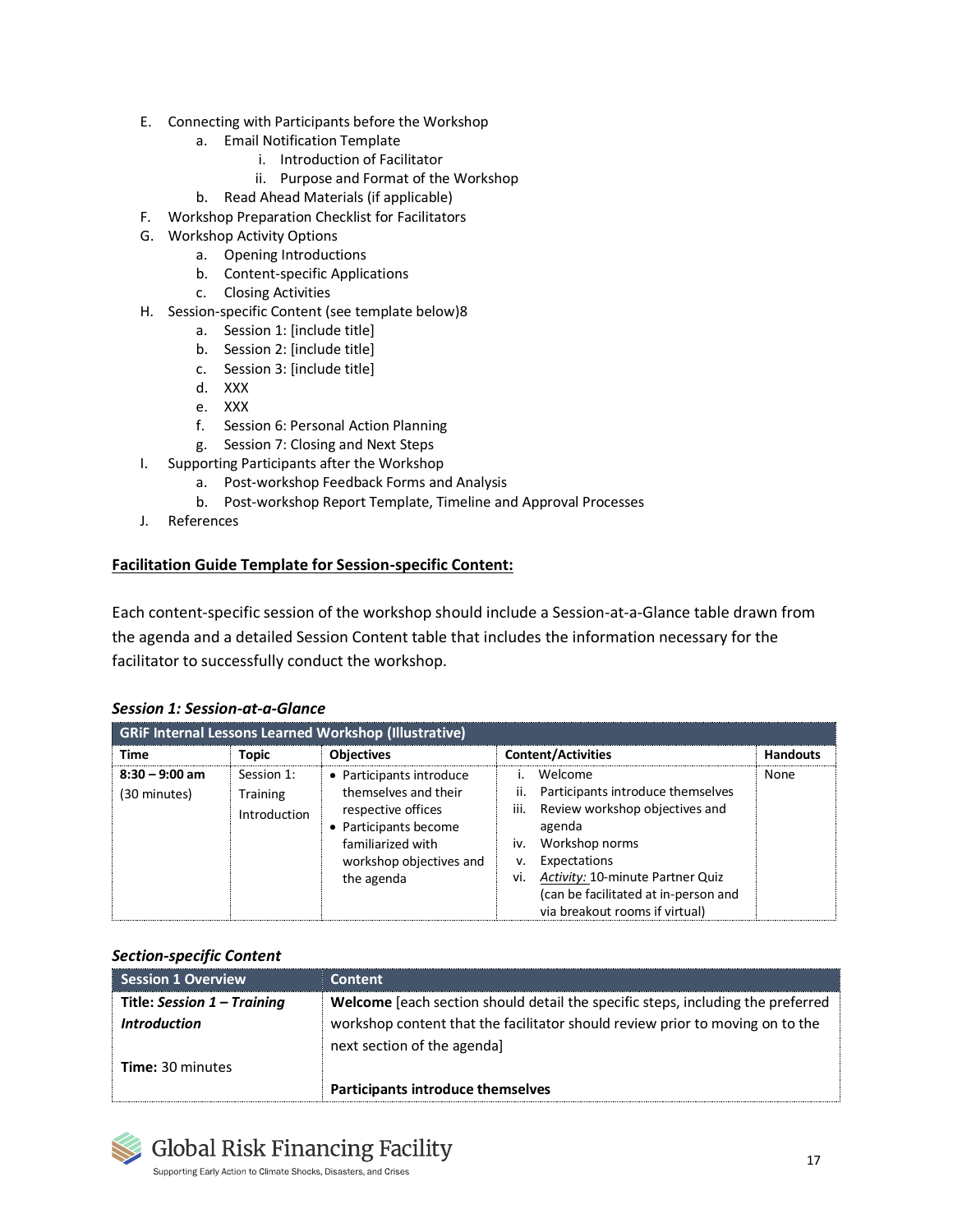| <b>Supporting Materials:</b> |                                                                                                         |
|------------------------------|---------------------------------------------------------------------------------------------------------|
| None                         | Review workshop objectives and agenda                                                                   |
| <b>PPT Slide Images:</b>     | <b>Workshop norms</b>                                                                                   |
|                              | <b>Expectations</b>                                                                                     |
|                              | Activity: 10-minute Partner Quiz (can be facilitated at in-person and via<br>breakout rooms if virtual) |
|                              |                                                                                                         |
|                              |                                                                                                         |
|                              |                                                                                                         |
|                              |                                                                                                         |
|                              |                                                                                                         |
|                              |                                                                                                         |
|                              |                                                                                                         |

### <span id="page-17-0"></span>D: Post-Workshop Feedback Survey

During the closing session of the workshop, the facilitator will discuss next steps, including the consolidation of the workshop report and the post-workshop feedback survey that participants will receive via Google Forms link. The illustrative content of the survey questions appears below and can be adapted to gather specific data as determined and approved by the GRiF Secretariat. All surveys should include an introduction that states the purpose of the feedback survey and a closing statement that thanks the workshop participant for their feedback.

#### **Questions (illustrative):**

1. (open-ended) To what extent were the topics covered in the workshop relevant to you and your work? *Please be as specific as possible so that the GRiF can ensure a tailored workshop experience.*

2. (open-ended) Did the workshop meet your expectations? Why or why not? *Please be as specific as possible to help the GRiF improve future workshop engagements.*

3. (Five-point Likert-scale: 1=unacceptable and 5=outstanding) How would you rate the quality of the workshop?

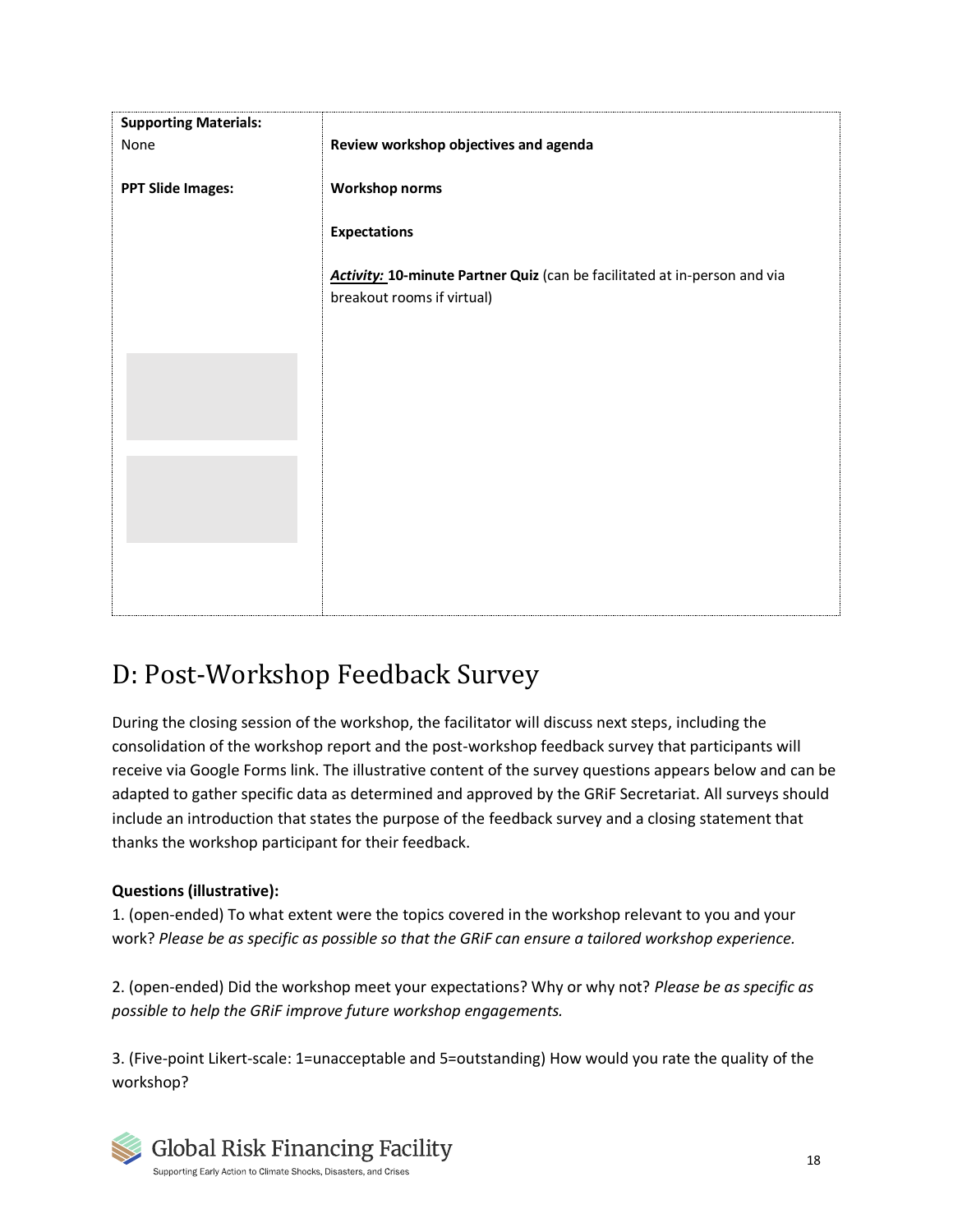4. (Five-point Likert-scale: 1=unacceptable and 5=outstanding) How would you rate the quality of the workshop facilitator?

5. (open-ended): What suggestions do you have to improve this workshop?

6. (open-ended): To what extent were the mix of presentation and activities suitable to the workshop topic?

7. (Five-point Likert-scale: 1=strongly disagree and 5=strongly agree) Do you agree or disagree that participation and interaction were encouraged throughout the workshop sessions?

8. (open-ended): Please identify the two most important things you learned from the workshop.

9. (open-ended): As the GRiF develops internal learning workshops, what topics would you like to see included?

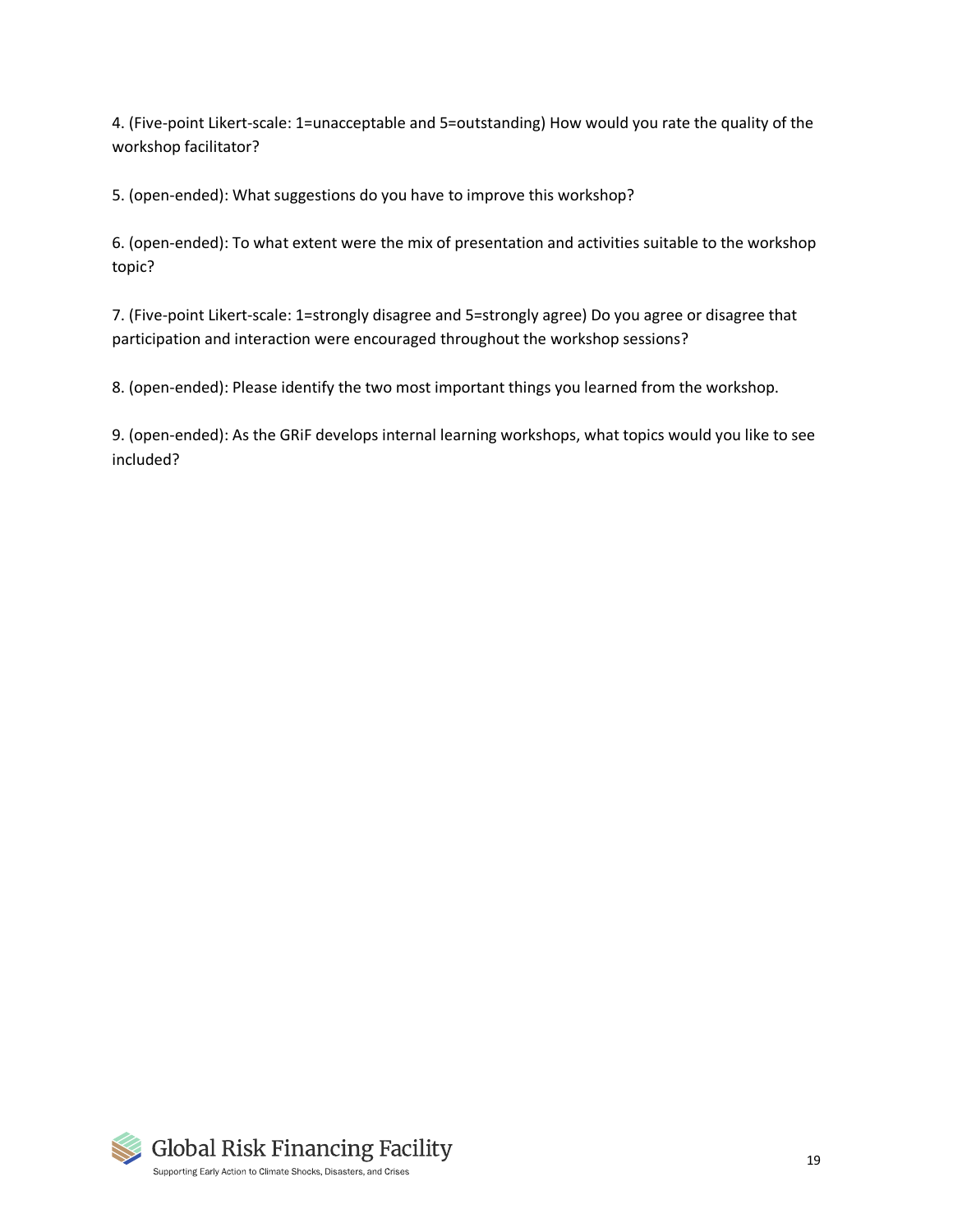## <span id="page-19-0"></span>Annex II: Estimated LOE to carry out learning plan

| Junior Senior<br><b>Designer</b><br>Generate topic and agenda, working with Secretariat<br>1<br>1<br>Identify and secure presenter(s) participation<br>2<br>Develop presentation materials<br>3<br>$\mathbf{1}$<br>Facilitate workshop<br>$\mathbf{1}$<br>$\mathbf{1}$<br>manage satisfaction survey and results<br>1<br><b>Total</b><br>8<br>$\overline{\mathbf{3}}$<br>5<br>Identify speakers<br>$\mathbf{1}$<br>Coordinate schedules/presentations for each<br>workshop<br>15<br>2<br>facilitate series<br>3<br>$\mathbf{1}$<br><b>Total</b><br>23<br>$\overline{4}$<br>Generate ideas for content with Secretariat<br>0.5<br>1<br>1.5<br>Gather content and write up stories + drafts/finalize<br>5<br><b>Total</b><br>$6 \overline{6}$<br>$\overline{2}$<br>1.5<br>Write up draft Brief<br>3<br>$\mathbf{1}$<br>Revise and finalize<br>0.5<br>$\mathbf{1}$<br><b>Total</b><br>$\overline{4}$<br>$\overline{\mathbf{1}}$<br>Identify priority trainings, working with the Secretariat<br>0<br>2 |                                         |        | <b>UX</b> |                         |  |
|-----------------------------------------------------------------------------------------------------------------------------------------------------------------------------------------------------------------------------------------------------------------------------------------------------------------------------------------------------------------------------------------------------------------------------------------------------------------------------------------------------------------------------------------------------------------------------------------------------------------------------------------------------------------------------------------------------------------------------------------------------------------------------------------------------------------------------------------------------------------------------------------------------------------------------------------------------------------------------------------------------|-----------------------------------------|--------|-----------|-------------------------|--|
|                                                                                                                                                                                                                                                                                                                                                                                                                                                                                                                                                                                                                                                                                                                                                                                                                                                                                                                                                                                                     |                                         |        |           |                         |  |
|                                                                                                                                                                                                                                                                                                                                                                                                                                                                                                                                                                                                                                                                                                                                                                                                                                                                                                                                                                                                     |                                         |        |           |                         |  |
|                                                                                                                                                                                                                                                                                                                                                                                                                                                                                                                                                                                                                                                                                                                                                                                                                                                                                                                                                                                                     |                                         |        |           |                         |  |
|                                                                                                                                                                                                                                                                                                                                                                                                                                                                                                                                                                                                                                                                                                                                                                                                                                                                                                                                                                                                     |                                         |        |           |                         |  |
|                                                                                                                                                                                                                                                                                                                                                                                                                                                                                                                                                                                                                                                                                                                                                                                                                                                                                                                                                                                                     |                                         |        |           |                         |  |
|                                                                                                                                                                                                                                                                                                                                                                                                                                                                                                                                                                                                                                                                                                                                                                                                                                                                                                                                                                                                     |                                         |        |           |                         |  |
|                                                                                                                                                                                                                                                                                                                                                                                                                                                                                                                                                                                                                                                                                                                                                                                                                                                                                                                                                                                                     |                                         |        |           | $\overline{\mathbf{0}}$ |  |
|                                                                                                                                                                                                                                                                                                                                                                                                                                                                                                                                                                                                                                                                                                                                                                                                                                                                                                                                                                                                     |                                         |        |           |                         |  |
|                                                                                                                                                                                                                                                                                                                                                                                                                                                                                                                                                                                                                                                                                                                                                                                                                                                                                                                                                                                                     |                                         |        |           |                         |  |
|                                                                                                                                                                                                                                                                                                                                                                                                                                                                                                                                                                                                                                                                                                                                                                                                                                                                                                                                                                                                     |                                         |        |           |                         |  |
|                                                                                                                                                                                                                                                                                                                                                                                                                                                                                                                                                                                                                                                                                                                                                                                                                                                                                                                                                                                                     |                                         |        |           |                         |  |
|                                                                                                                                                                                                                                                                                                                                                                                                                                                                                                                                                                                                                                                                                                                                                                                                                                                                                                                                                                                                     |                                         |        |           |                         |  |
|                                                                                                                                                                                                                                                                                                                                                                                                                                                                                                                                                                                                                                                                                                                                                                                                                                                                                                                                                                                                     |                                         |        |           | $\overline{\mathbf{0}}$ |  |
|                                                                                                                                                                                                                                                                                                                                                                                                                                                                                                                                                                                                                                                                                                                                                                                                                                                                                                                                                                                                     |                                         |        |           |                         |  |
|                                                                                                                                                                                                                                                                                                                                                                                                                                                                                                                                                                                                                                                                                                                                                                                                                                                                                                                                                                                                     |                                         |        |           |                         |  |
|                                                                                                                                                                                                                                                                                                                                                                                                                                                                                                                                                                                                                                                                                                                                                                                                                                                                                                                                                                                                     |                                         |        |           |                         |  |
|                                                                                                                                                                                                                                                                                                                                                                                                                                                                                                                                                                                                                                                                                                                                                                                                                                                                                                                                                                                                     |                                         |        |           | $\overline{\mathbf{0}}$ |  |
|                                                                                                                                                                                                                                                                                                                                                                                                                                                                                                                                                                                                                                                                                                                                                                                                                                                                                                                                                                                                     |                                         |        |           |                         |  |
|                                                                                                                                                                                                                                                                                                                                                                                                                                                                                                                                                                                                                                                                                                                                                                                                                                                                                                                                                                                                     |                                         |        |           |                         |  |
|                                                                                                                                                                                                                                                                                                                                                                                                                                                                                                                                                                                                                                                                                                                                                                                                                                                                                                                                                                                                     |                                         |        |           |                         |  |
|                                                                                                                                                                                                                                                                                                                                                                                                                                                                                                                                                                                                                                                                                                                                                                                                                                                                                                                                                                                                     |                                         |        |           | $\overline{2}$          |  |
|                                                                                                                                                                                                                                                                                                                                                                                                                                                                                                                                                                                                                                                                                                                                                                                                                                                                                                                                                                                                     |                                         |        |           |                         |  |
|                                                                                                                                                                                                                                                                                                                                                                                                                                                                                                                                                                                                                                                                                                                                                                                                                                                                                                                                                                                                     | Technical input into training materials | 2<br>6 |           |                         |  |
| 5<br>Manage presenters<br>$\mathbf{1}$                                                                                                                                                                                                                                                                                                                                                                                                                                                                                                                                                                                                                                                                                                                                                                                                                                                                                                                                                              |                                         |        |           |                         |  |
| 5<br>Deliver trainings/manage training delivery<br>2.5                                                                                                                                                                                                                                                                                                                                                                                                                                                                                                                                                                                                                                                                                                                                                                                                                                                                                                                                              |                                         |        |           |                         |  |
| 3<br>Manage training surveys<br>0.5                                                                                                                                                                                                                                                                                                                                                                                                                                                                                                                                                                                                                                                                                                                                                                                                                                                                                                                                                                 |                                         |        |           |                         |  |
| <b>Total</b><br>15<br>12                                                                                                                                                                                                                                                                                                                                                                                                                                                                                                                                                                                                                                                                                                                                                                                                                                                                                                                                                                            |                                         |        |           |                         |  |
| # of workshops<br>3                                                                                                                                                                                                                                                                                                                                                                                                                                                                                                                                                                                                                                                                                                                                                                                                                                                                                                                                                                                 |                                         |        |           |                         |  |
| # of newsletters<br>4                                                                                                                                                                                                                                                                                                                                                                                                                                                                                                                                                                                                                                                                                                                                                                                                                                                                                                                                                                               |                                         |        |           |                         |  |
| # of Briefs<br>15                                                                                                                                                                                                                                                                                                                                                                                                                                                                                                                                                                                                                                                                                                                                                                                                                                                                                                                                                                                   |                                         |        |           |                         |  |
| # of trainings (indicative)<br>2                                                                                                                                                                                                                                                                                                                                                                                                                                                                                                                                                                                                                                                                                                                                                                                                                                                                                                                                                                    |                                         |        |           |                         |  |